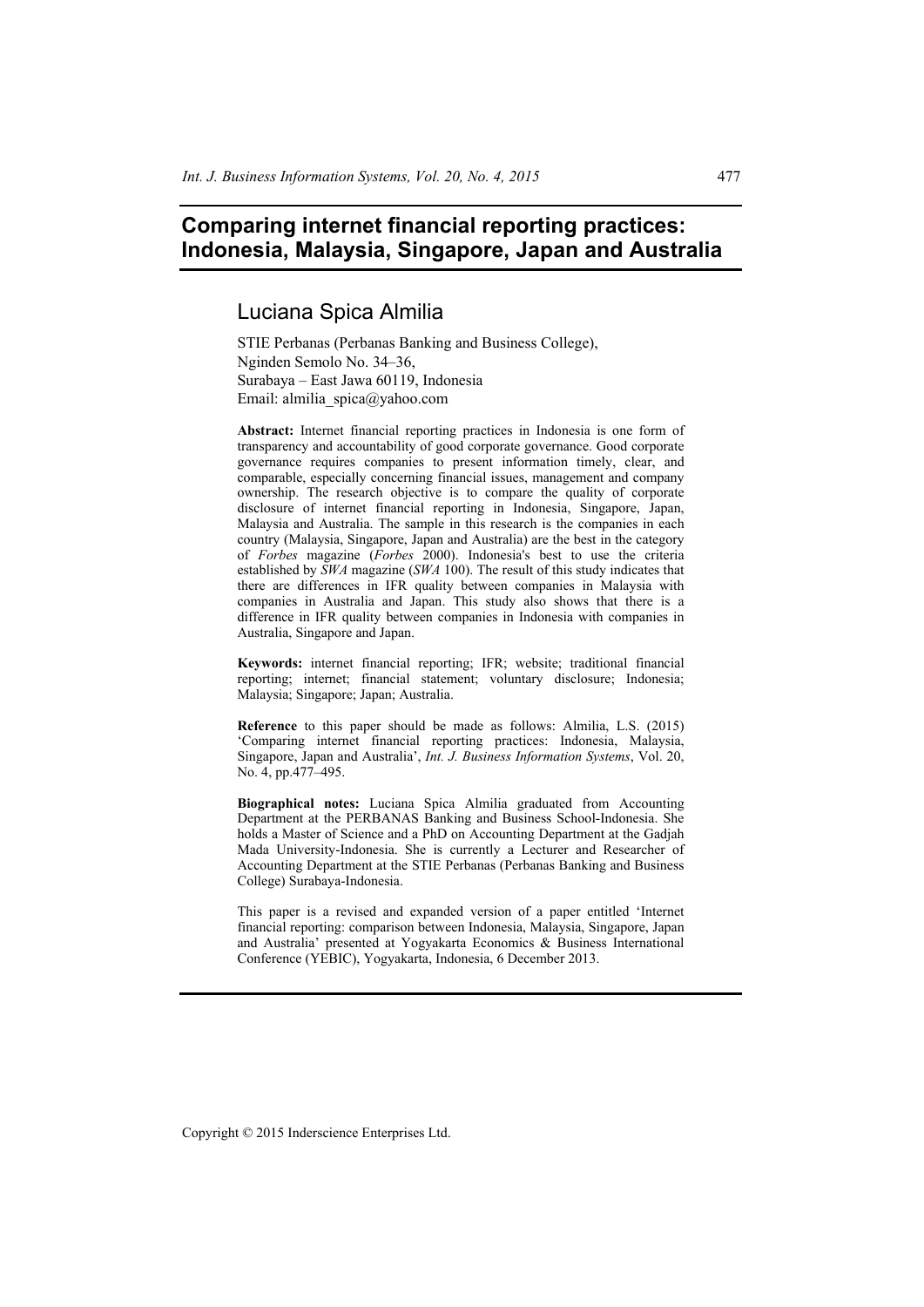## **1 Introduction**

Internet technology advancement can be used to develop the provision of information on various forms, for example, graphics, picture, and an interactive multi-media. Other internet capability is distributing process information more quickly, globally accessible and cheap. The company can provide financial information in various forms, beyond traditional financial reporting in print (paper-based reporting) in a timely manner. Financial reporting using the internet is not only limited by the use of statistics and charts, but also includes hyperlinks, search engines, and interactive multimedia. Internet media also can eliminate geographical limitations due to regional differences. The internet can be increased frequency of reporting financial information to the stakeholders of the company given the need for the provision of information quickly.

Several studies of web-based financial reporting stated that although the company has a web, but not optimally used to inform the finance company (Almilia, 2009). Good corporate governance is characterised that they convey information more quickly, accurately and completely. Information is considered informative if the information is capable of changing beliefs of decision makers. Internet financial reporting (IFR) practices in Indonesia is one form of transparency and accountability in the practice of good corporate governance. The good corporate governance requires companies to present information in an open, timely, clear, and comparable especially concerning financial issues, management and ownership of the company.

Financial Reporting Practices of adequate internet will result in increased transparency and accountability so that the company believed investors, business partners or creditors; become more linear as the division of duties and clear authority; balance of power between the internal structure of the company, i.e., directors, commissioners, audit committees and so on; decision-making to be more accountable and more careful for the sake of corporate sustainability. The board of directors has a role as an effective monitoring in improving the quality of IFR. The results of the study (Botti et al., 2014) show empirical evidence that companies with a high level of IFR has a board of directors to monitor top management, including improving the quality of IFR.

The research objective is to develop and improve the utilisation of IFR and to improve the good corporate governance practice in Indonesia. Development and increased use of IFR in Indonesia is done with: the researcher assess the quality of a website on the best firms from Indonesia based on SWA Magazine's and also the best firms from Malaysia, Singapore, Japan and Australia based on Forbes Magazine's as an IFR benchmark. Selection of firms from Malaysia, Singapore, Japan and Australia are due to the four countries joined as the member countries of Economic Cooperation countries in the Asia Pacific region (Asia Pacific Economic Cooperation – APEC). The purpose of the forum is to cooperated APEC trade and investment to drive Economic Cooperation. Based on the purpose of the agreement the APEC forum, the researchers conducted a comparative testing of website quality on some APEC member countries.

Several previous studies only test the quality of IFR on a particular country. Aly et al. (2010) examine IFR quality on Egyptian companies; Bozcuk (2012) examine IFR quality on Turkish listed firms, Mohamed and Basuony (2014) examine IFR quality on Qatar Oman and Bahrain, and Momany et al. (2014) examine IFR quality on Jordania companies. This study attempts to compare the quality of IFR in several countries, namely Indonesia, Malaysia, Singapore, Japan and Australia. This study is an advanced previous research that has been conducted by researchers regarding the disclosure quality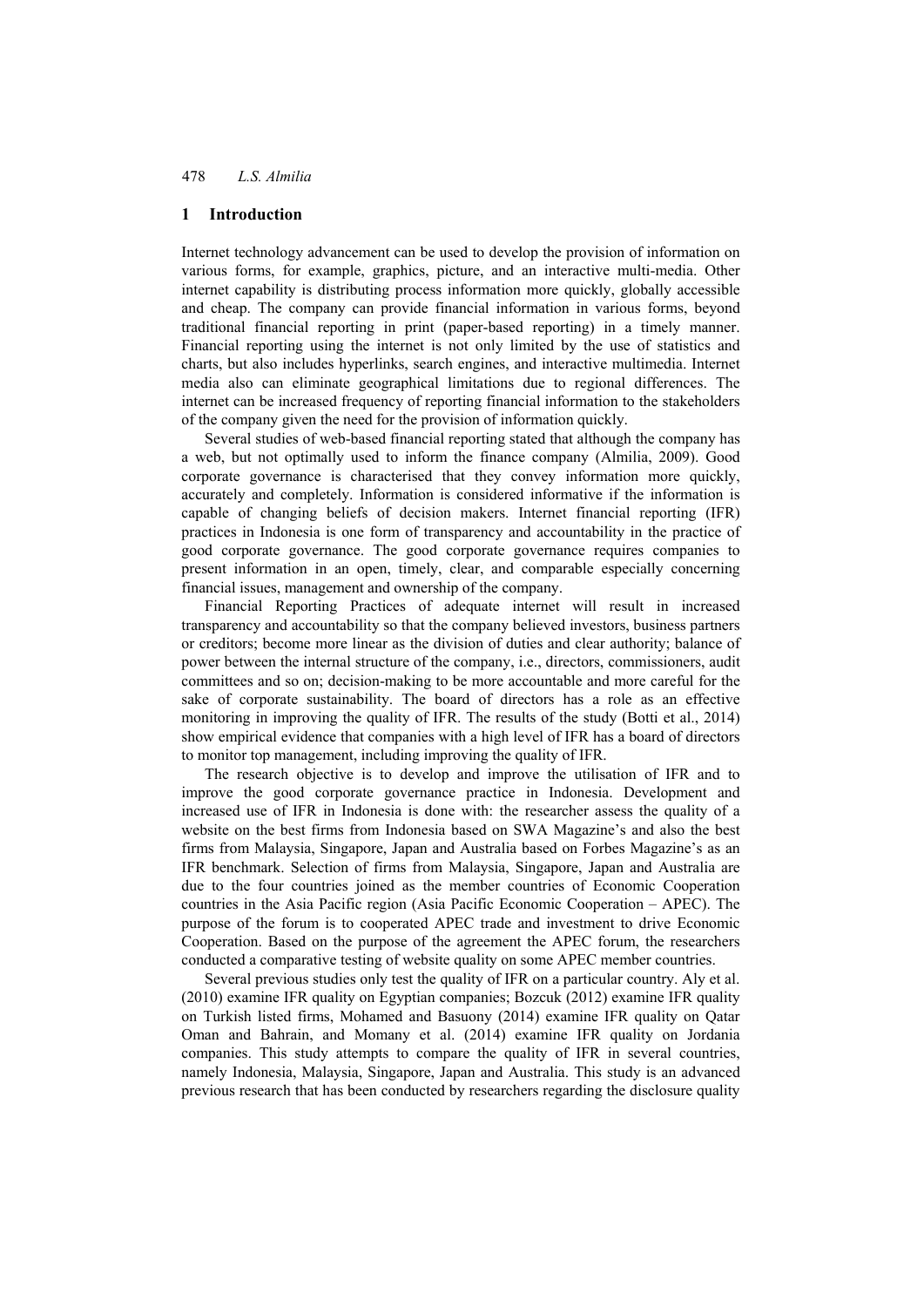testing (Budisusetyo and Almilia, 2011), the determinants of IFR (Almilia, 2009, 2010) and the impact of the use of IFR (Almilia and Budisusetyo, 2009) in Indonesia. Previous studies that have been conducted by researchers only analyse how the quality of IFR in Indonesia without regard how to the practice of IFR in other countries, especially in countries in the Asia Pacific region that can serve as a benchmark or benchmark of quality IFR in Indonesia. Based on the explanation above, it is necessary to do further research related to comparative analysis of practices in Indonesia with IFR practices in other countries.

## **2 Literature review**

Information technology is used in a wide variety of sectors, not only the industrial sector, but also government and education. Several studies related to the role of information technology also examine the role of IT in industry, education and government. Research related to the role of information technology in the industrial sector conducted by Abareshi (2011) and Gupta and Narain (2012). Abareshi (2011) examine the underlying factors that can enhance the strategic alignment between IT strategy and business strategy. Abareshi (2011) shows that management support and ICT capabilities have significant impact on IT strategic alignment. Gupta and Narain (2012) examine the impact of IT on e-procurement practice. Gupta and Narain (2012) suggests that the deployment of IT in Indian organisations is of a level that can be quite helpful in improving internal business process efficiency such as better internal control, reduced cost and time and improved customer service.

Research related to the role of information technology in education conducted by Al-Debei (2014) while the role of information technology in government conducted by Dominic et al. (2011). Al-Debei (2014) explores the main factor affecting behavioural intentions of students to regularly use university website in the future. Al-Debei (2014) find that information quality is the main predictor of perceived usefulness, whereas system quality is the main predictor of perceived ease of use and perceived enjoyment. Dominic et al. (2011) measure the quality of e-government websites of five Asian countries via web diagnostic tools online. Dominic et al. (2011) show that most Asian websites are neglecting in performance and quality criteria. Research results related to the role of information technology in the industrial sector, education and government showed that IT has an important role in improving the efficiency and effectiveness of internal business processes.

Currently, the development of technology is growing rapidly, especially in the field of communications and the internet. The development of this technology has brought changes not only in the public mindset, but also the way a company's business. Technology is used because it is more efficient and effective in helping the needs of a variety of things by its users including companies. The rapid development in the world of the internet has brought a change in the spread and development of the information. Many companies are already using the internet as a communication tool to provide company information. Developments in Indonesia indicate a demand for transparency of the company financial condition. So that the financial information contained in the financial statements can be helpful in decision-making by various parties, such financial statements should be qualified qualitative characteristics of financial statements.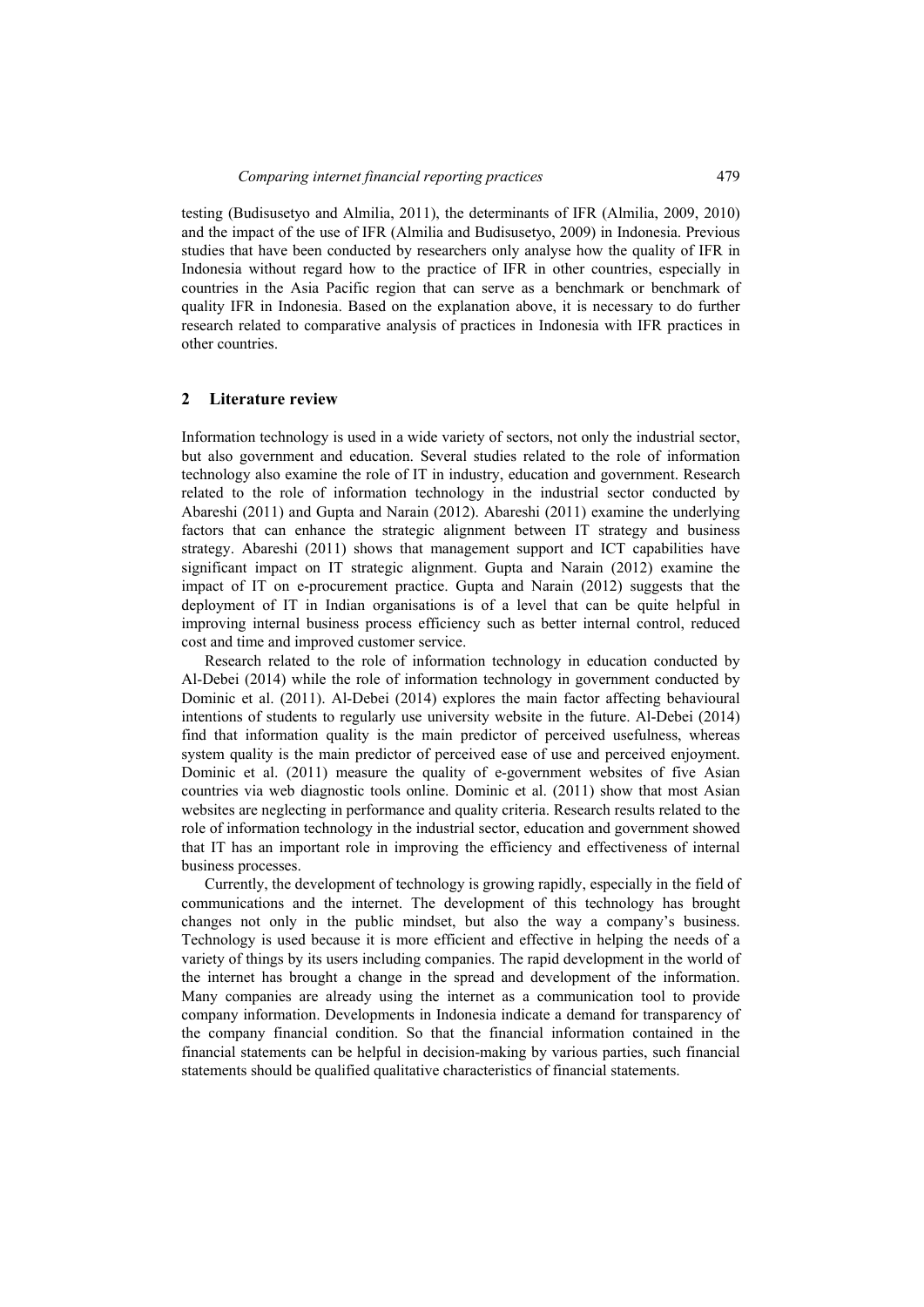On companies listed on the Indonesia Stock Exchange, although it has had a website on the internet, the disclosure practice of financial information by internet media still has not been done and with diverse forms. An in-depth study of the quality of financial reporting and management via the internet (IFR) would be necessary to increase responsibility, accountability and transparency (good corporate governance). Khan and Ismail (2012) find that there are three main benefits to the users who collect financial information of companies via their website are: provides information for company inexpensively, makes investment decision process easier and faster, and increases timeliness and efficiency in obtaining financial information.

Results of the survey that was conducted in the period between December 2007 to November 2008, relating to the website which is owned by a public company listed on the Indonesia Stock Exchange, showed that only 62% of companies that already have a website to publish some information about the financial and non-financial company as below (Budisusetyo and Almilia, 2011).

Table 1 shows the disparity in corporate disclosure practices through media company website and still at least take advantage of the use of internet technology. In 2010 showed that there were 213 or 62% companies that have a website. In 2012 showed that there were 332 or 74% companies that have a website. The comparison of 2010 and 2012 showed an increase in the utilisation of the company's website. In 2012 showed that a decline in the utilisation of the company's website on the mining and mining services industry and hotel and transport service.

The research results related IFR utilisation to the developing countries shows that firms in developing countries are less utilising IFR technology to disseminate information to the user. Davey and Homkajohn (2004) review an empirical study into the extent and quality of IFR among the top 40 Thai listed companies. Davey and Homkajohn (2004) shows that most companies did not take full advantage of the computer technologies to add value to the financial disclosures. Pervan (2005) examine the use of IFR on the 38 companies listed on stock markets of Croatia, this research shows that 20 companies have websites and 18 companies do not have a website. Khadaroo (2005a) show that there has been an increase in the number of companies providing information on the internet as well as the various types of financial and non-financial information provided. Khadaroo (2005a) also provides some evidence that there has been little improvement in the quality and reliability of information provided to users.

Momany and Shorman (2006) tested the quality of IFR on companies listed on Jordan stock exchanges. Momany and Shorman (2006) show that firms in Jordan from 27 companies that have websites, only 19 companies that publish financial statements in the website and only six companies are presenting complete financial information on the company website. Oyelere and Mohamed (2007) examine the quality of IFR in companies listed on the Oman stock market. Oyelere and Mohamed (2007) show that only 31 companies (37%) that presenting financial information in the company's website, this indicates that the IFR is a new phenomenon for companies listed on Oman stock markets. Momany et al. (2014) show that 87 Jordanian companies (69%) possess websites with about 51% (44 of the 87) include financial reports and 32 out of 44 companies (about 73%) disseminate all their financial information on their websites.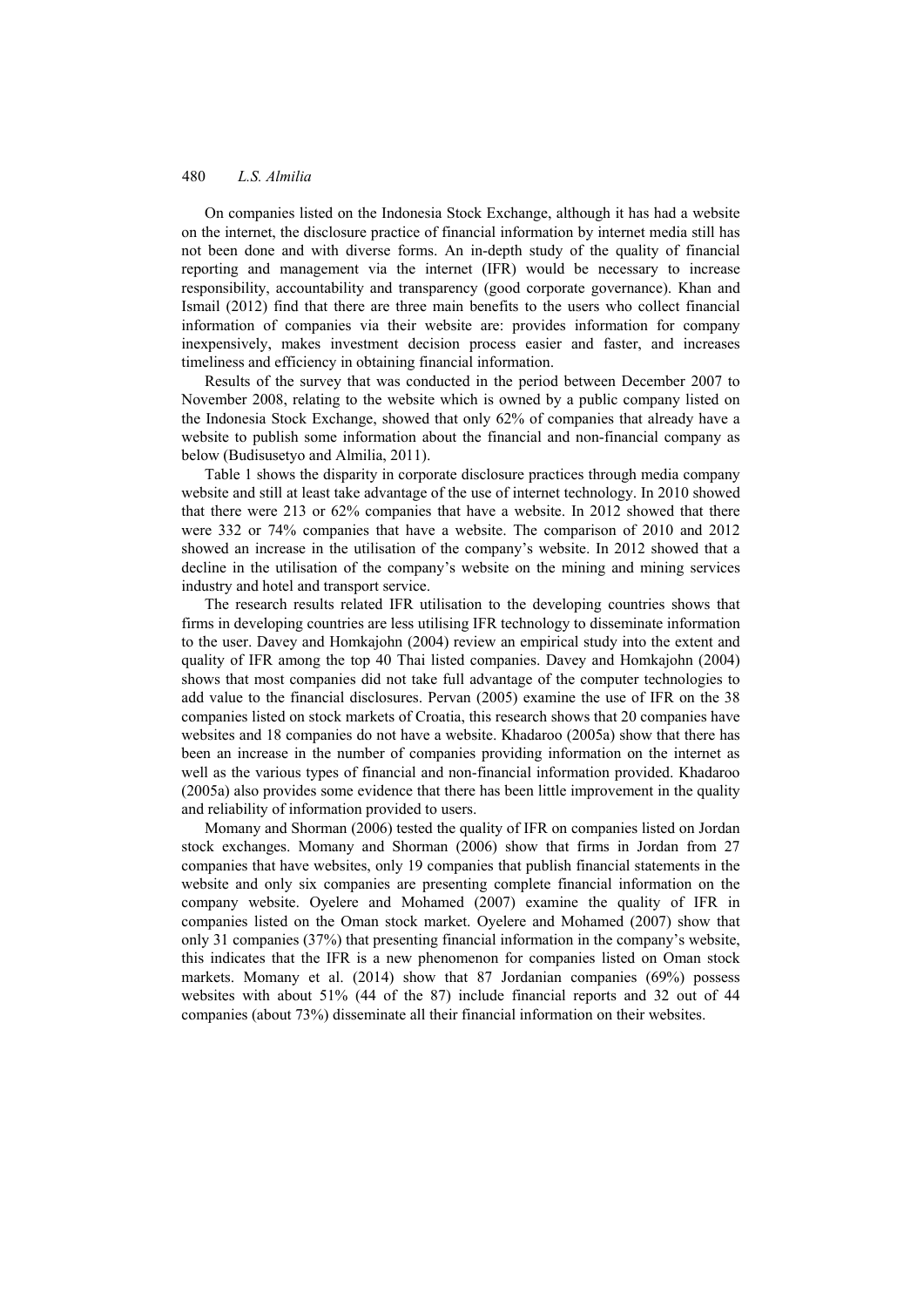|                 |                                              |                               | 2010                                    |                         |                               | 2012                                    |                |                              |
|-----------------|----------------------------------------------|-------------------------------|-----------------------------------------|-------------------------|-------------------------------|-----------------------------------------|----------------|------------------------------|
|                 |                                              | No. of go public<br>companies | that has a websites<br>No. of companies | $\%$                    | No. of go public<br>companies | that has a websites<br>No. of companies | $\%$           |                              |
|                 | Agriculture, forestry and<br>fishing         | ᡋ                             | 冖                                       | 78                      | $\overline{c}$                |                                         | 92             | $\overline{4}$               |
|                 | nd husbandry<br>Animal feed ar               | ७                             | $\mathrel{\sim}$                        | 33                      | ७                             | 5                                       | 83             | $50\,$                       |
|                 | Mining and mining service                    |                               | $\mathrel{\supseteq}$                   | $\overline{5}$          | 37                            | 22                                      | 59             | $\widehat{\mathfrak{t}}$     |
|                 | Constructions                                |                               | 4                                       | $\overline{8}$          | ᢀ                             | ᡋ                                       | $\approx$      | $\circ$                      |
|                 | Manufacturing                                | $\frac{42}{3}$                | 5                                       | 65                      | $\frac{46}{5}$                | $\vec{a}$                               | 87             | 22                           |
|                 | service<br>Transportation                    | $\bar{\omega}$                |                                         | 58                      | 22                            | $\overline{1}$                          | 86             | 28                           |
|                 | Telecommunication                            | $\circ$                       |                                         | 83                      | Ó                             | $^{\circ}$                              | 89             | $\circ$                      |
| $^{\circ}$      | Whole sale and retail trade                  | $\overline{16}$               |                                         | ಸ                       | $\overline{\mathbf{30}}$      | $\overline{c}$                          | $\sqrt{2}$     | 39                           |
| ᡋ               | <b>Banking</b>                               | 26                            | $\overline{z}$                          | $\overline{\mathbf{s}}$ | $\overline{31}$               | $\frac{26}{5}$                          | 84             | 3                            |
| $\Xi$           | Credit agencies, securities and<br>insurance | $\overline{4}$                | 22                                      | 55                      | $\Theta$                      | $30\,$                                  | 75             | $\Omega$                     |
|                 | Real estate                                  | 39                            | $\overline{17}$                         | $\frac{4}{4}$           | 52                            | 33                                      | 63             | $\overline{0}$               |
| $\overline{c}$  | Hotel and travel service                     | ७                             |                                         | 83                      | $\mathbf{r}$                  | $\infty$                                | $\mathcal{O}$  | $\left( \frac{1}{2} \right)$ |
| $\overline{13}$ | Holding and other investment<br>companies    |                               | 2                                       | $\mathcal{S}$           |                               | ∞                                       | 73             | 23                           |
| $\overline{1}$  | Others                                       | ಸ                             |                                         | 52                      | 28                            | 18                                      | 2              | $\overline{c}$               |
|                 | Total                                        | 343                           | 213                                     | $\mathcal{O}$           | 446                           | 332                                     | $\overline{7}$ |                              |

**Table 1** Companies in Indonesia Stock Exchange that has a website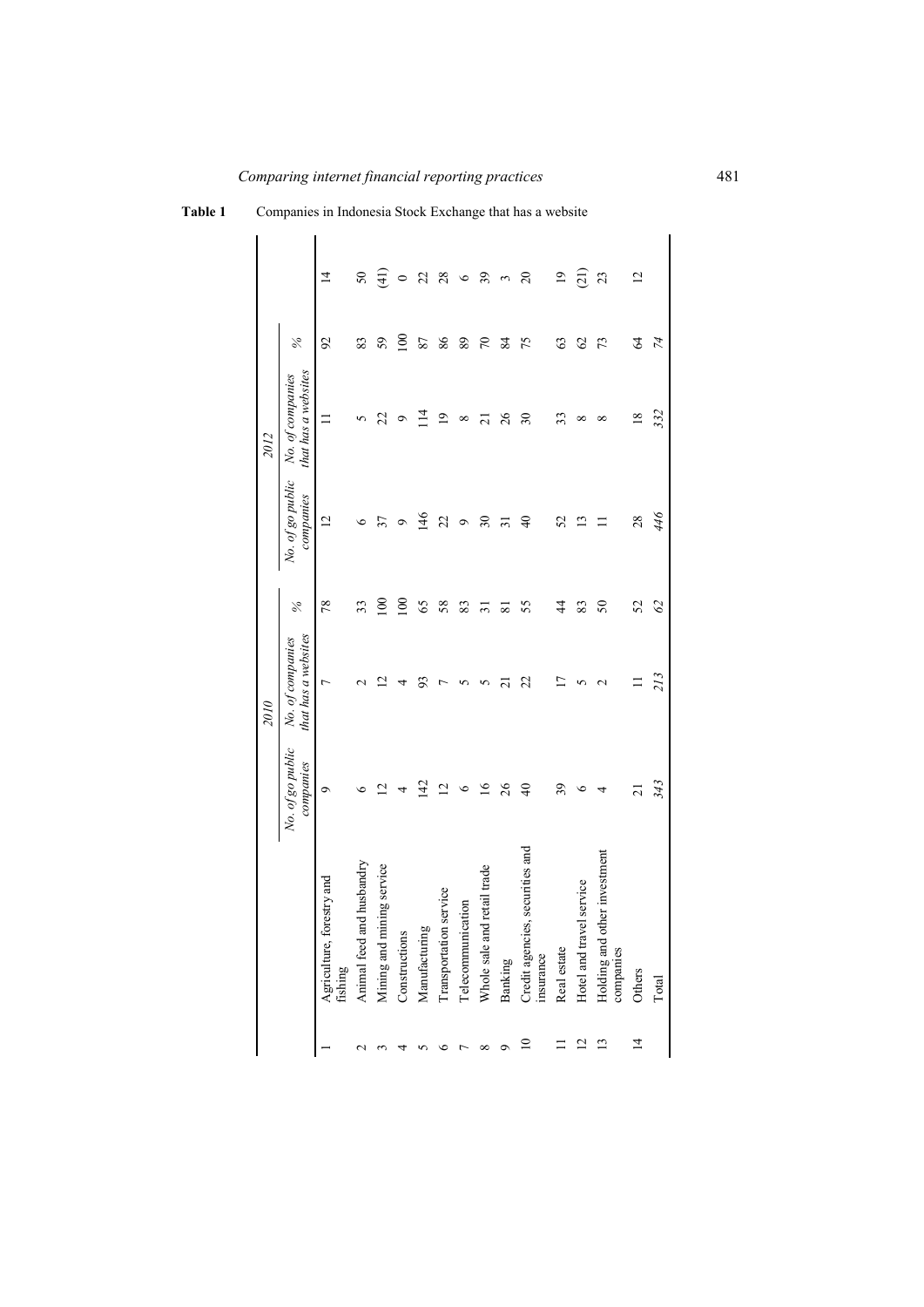Pervan and Filipović (2008) examine the practice of IFR on the 35 listed firms go public in the Sarajevo stock market, the results showed that information is often disclosed in a press releases company's website, while the stock price information, risk analysis, and the report of the board of directors are rarely disclosed in the company's website. Victoria and Nicoleta (2008) examine the practices of IFR in European countries and the Middle East. The results of Victoria and Nicoleta (2008) showed that only 51 companies from 110 companies in developed countries, central and eastern European countries that have the disclosure practices of IFR ideal, including: provide information on local and English-speaking companies, provide information on company management and board directors.

Despina and Demetrios (2009) examine the practice of IFR 302 companies go public on the Athens stock exchange, using 57 criteria that describe the best disclosure practices at the company's website. Results of research conducted by Despina and Demetrios (2009) showed that 78.62% of companies disclose the financial highlights and 99.3% of firms disclose the prior period balance sheets at the company's website go public in Athens. Bozcuk (2012) show that there are increased of Turkish listed firms to disclose financial information on their corporate website, increased from 38% in 2002 to 95% in 2010. Aly et al. (2010) showed that 56% Egyptian companies report information on their websites.

Some research indicates that the use of the internet as a media that makes it easy for companies to disseminate information very low. This is shown not many companies use the internet as a media to inform the condition of the company. Khadaroo (2005b) compared the use of the internet for companies in Malaysia and Singapore. Khadaroo (2005b) show that 75% (75 companies) of the KLSEs CI indexed companies had websites as compared to 87% (39 companies) of the SGXs STI indexed companies. These results indicate that Singaporean companies make more use of the internet as a reporting tool than their Malaysian counterparts.

Dyczkowska (2014) examine the IFR quality in Poland. Dyczkowska (2014) show that few companies only could be labelled as those representing a high level of financial disclosure and most of the examined objects were characterised by a low level of disclosure. Mohamed and Basuony (2014) examine IFR quality on Qatar Oman and Bahrain. Mohamed and Basuony (2014) show that IFR quality in Qatar is outperforming both Oman and Bahrain in the disclosure of the various characteristics. Some research indicates that the quality of the IFR in some countries is still low.

#### **3 Research method**

The research sample is a listed company on the Indonesian Stock Exchange, Malaysia, Singapore, Japan and Australia and has corporate website to better reporting of financial information and non-financial information. Selection of stock exchanges of Malaysia, Singapore, Japan and Australia are due to the four countries joined as the member countries of Economic Cooperation countries in the Asia Pacific region (APEC). The purpose of the forum is to cooperated APEC trade and investment to drive Economic Cooperation. Based on the purpose of the agreement the APEC forum, the researchers conducted a comparative testing of website quality on some APEC member countries. Another reason chooses five countries in this study are the five countries have close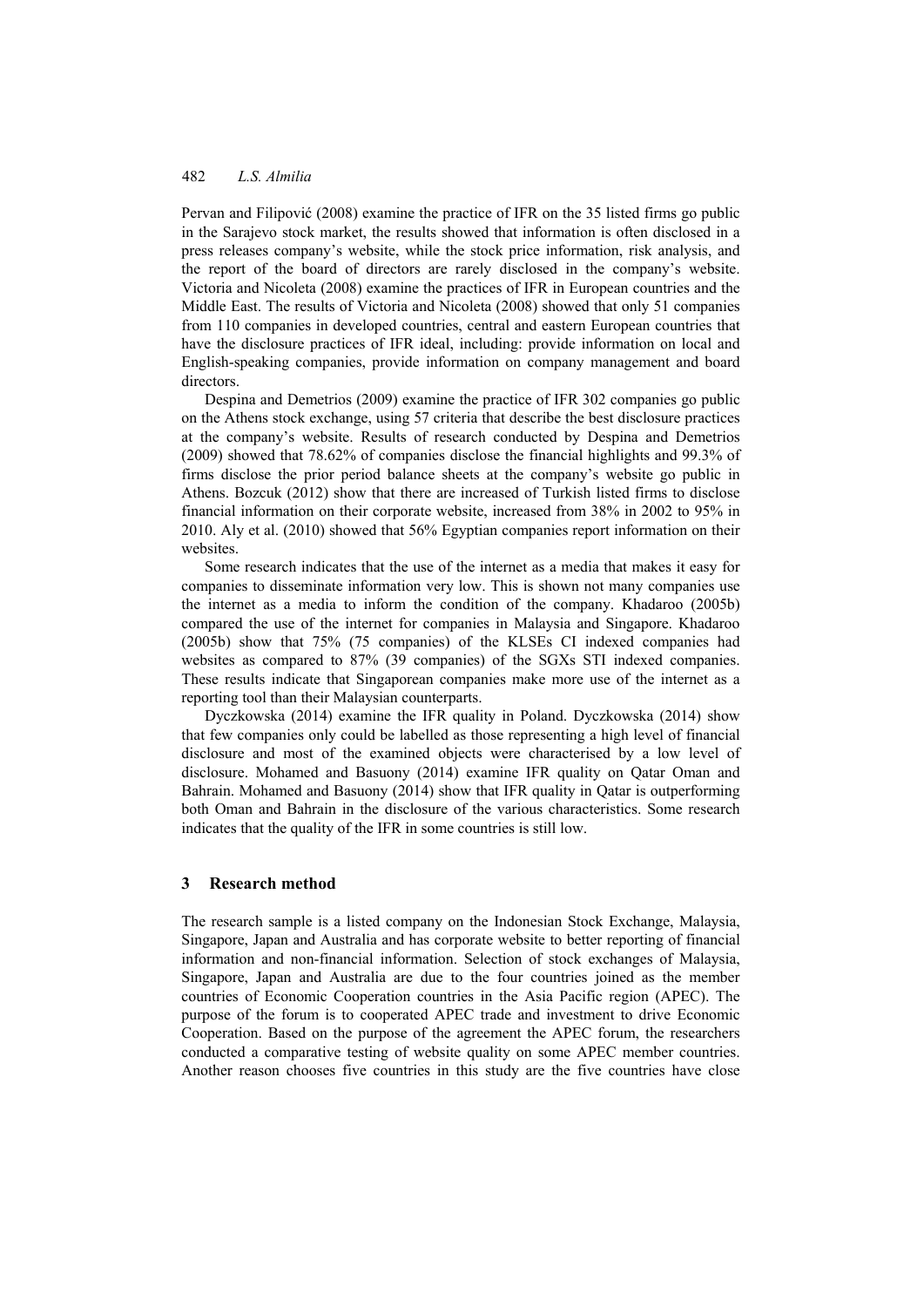geographical location, allowing bilateral relations occur and allow business and trade relations can occur in five countries.

An IFR index was developed by basing closely on the work of Cheng et al. (2000). This study chose to use the IFR index developed by Cheng et al. (2000) with modifications because IFR index showed the true quality assessment IFR. The IFR quality is quite good if companies more focused on the content of the information available in the company's website. Information in company websites can be helpful for users. The IFR index tended to favour the importance of technology rather than the content of financial statements. For example, a company that discloses a full set of financial statements in PDF format for one year could gain only 6%. This score to be too low when compared with the usefulness of the content. Therefore, in order to add weight to content over technology enhancements, the index criteria were divided into four parts and assigned weights – content  $(40\%)$ , timeliness  $(20\%)$ , technology  $(20\%)$  and user support (20%). Three new items were added to the checklist, namely company address, and language, under content, and proper disclaimer under timeliness. IFR disclosure instruments are content, timeliness, technology and user support.

- 1 *Content*, this category includes the components of financial information from statement of financial position, cash flow through shareholder information and social responsibilities disclosures. Financial information disclosed in html format scores higher (two points) than disclosure in PDF format (one point), since the former makes better use of the web technology and as a result it is easier for users to access effectively. A copy of the content index is attached as Appendix.
- 2 *Timeliness*, since the web can provide information in real time it is important to find out the extent to which this facility is utilised. These real time data include press release, unaudited latest quarterly results, vision/forward-looking statements, and charts of future profits forecast. For disclosure of press releases and stock quotes, there is an added score for the recently of information (on a scale from 0 to 3). Companies receive a score for disclosing unaudited quarterly results and vision statements and a score is also given for appropriate disclaimers. This is included since companies may face potential legal risk if they endorse the unaudited or forward looking statements and omit meaningful cautionary disclaimers. A copy of the timeliness index is attached as Appendix.
- 3 *Technology*, these item related to enhancements that cannot be provided by printed report. Those items that uphold that quality of the electronic financial reporting and facilitate communication with site users score highly on the index. The elements are download plug-in on spot, online feedback, use of presentation slides, use of multimedia technologies (audio and video clips), analysis tools (for example, Excel's Pivot Table), advanced features (such as implementing an 'Intelligent Agent' or XBRL). A copy of the technology index is attached as Appendix.
- 4 *User support*, users' computer skills are different. Some of them are experts, some are novice. Those who do not have state-of-the-art technology may find themselves unable to use a site at all. Companies score is higher if they implement tools that facilitate use of the IFR irrespective of computer skills. The tools scored in the index are: search and navigation tools (such as FAQ, links to homepage, site map, site search), number of clocks to get financial information (on a scale from 0 to 3), and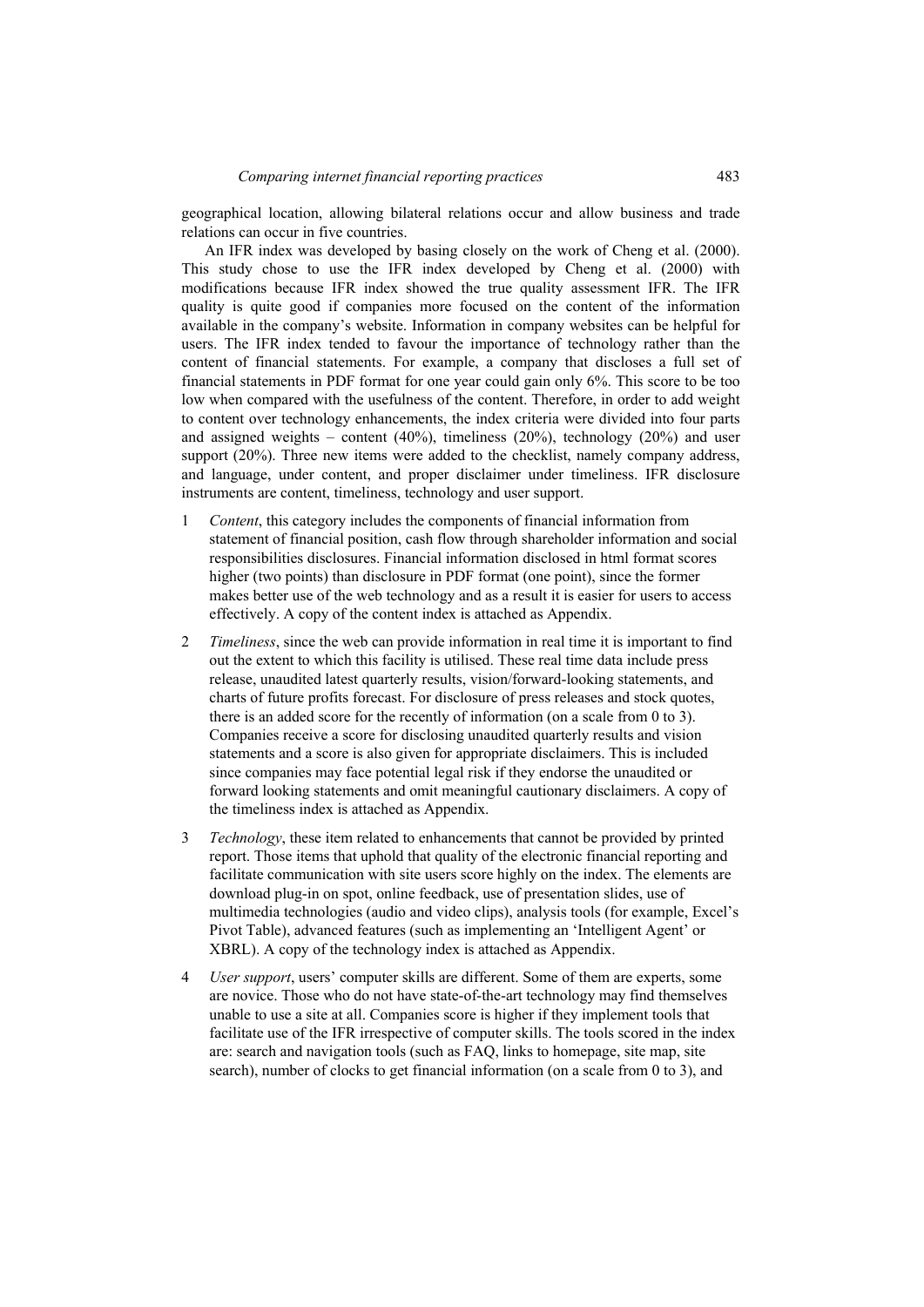consistency of web page design. A copy of the user support index is attached as Appendix.

The sample selecting method using purposive sampling method, which is:

- 1 The best companies based on SWA magazine, selected companies that have a good website in Indonesia and English language.
- 2 The best companies based on Forbes Magazine's in Malaysia, Singapore, Japan and Australia, selected companies that have websites in English, this is to facilitate researchers in assessing indices IFR.
- 3 The purpose of this study is looking for an IFR benchmark. The research sample consist of the company was ranked 2000 in the magazine Forbes in each country (Malaysia, Singapore, Japan and Australia) in the category of Forbes Magazine's best in their respective countries. Indonesia's best to use the criteria established by SWA magazine. The reason is that the criteria used by the magazine each deemed to have an adequate methodology.

*ANOVA* use to examine practice differences of content, timelines, technology, user support and IFR index for five group samples (Indonesia, Malaysia, Singapore, Japan and Australia). This study will compare the quality of the IFR in five groups of countries, so that more precise testing with a ANOVA. ANOVA was used to test for differences in the mean (average) data from more than two groups. ANOVA Test principle is to analyse the variability of the data into two sources of variation, namely the variation in the group (within) and inter-group variation (between). If the variation within and between the same (both variants comparative value approaching one), then it means that there is no difference in the effect of the intervention, in other words mean values compared to no difference. Conversely, if the variation between groups is greater than the variation within the group, meaning that these interventions have different effects, in other words which compared the mean values indicate a difference. Table 2 shows the research sample based on the above criteria. The research sample consisted of 20 Malaysian companies, 41 Australian companies, 19 Singapore companies, 50 Japanese companies and 50 Indonesian companies.

| Table 2 | Research sample |
|---------|-----------------|
|---------|-----------------|

| No.            | Country   | Total |
|----------------|-----------|-------|
| 1              | Indonesia | 50    |
| 2              | Malaysia  | 20    |
| 3              | Singapore | 19    |
| $\overline{4}$ | Japan     | 50    |
| 5              | Australia | 41    |
|                | Total     | 180   |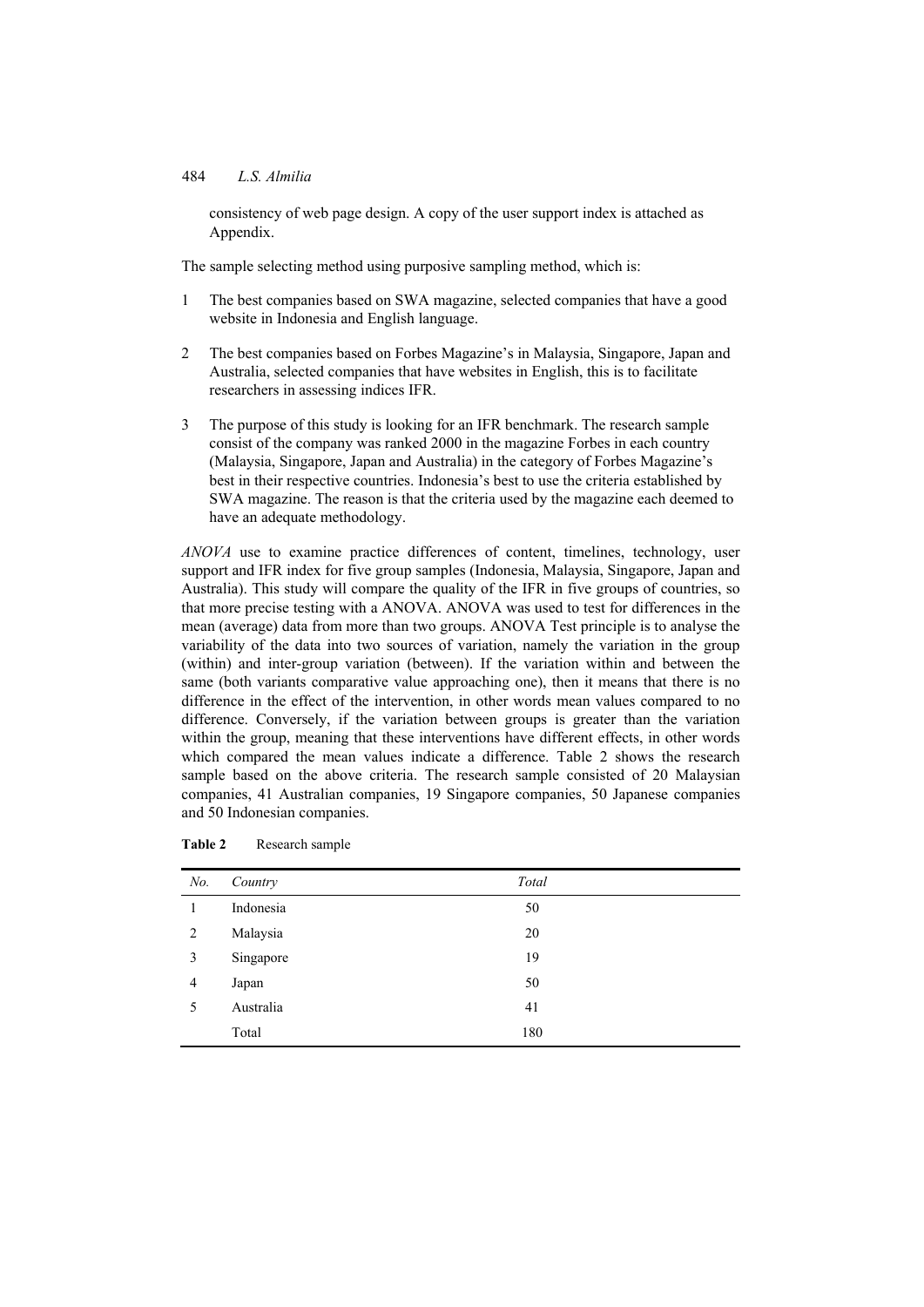## **4 Research result**

Table 3 shows the descriptive statistic of IFR index, content index, timelines index, technology index and user support index. Table 3 panel A showed that the highest average index of IFR is Australia (59.6220), while the lowest average index of IFR is Malaysia (41.1000). Results of the descriptive data showed the highest maximum value for the IFR index are Japan (88.00) and the lowest maximum value for the index of IFR is Indonesia (65.50). Results of descriptive data also showed the lowest minimum value for the index of IFR is Indonesia (7.00) and the highest minimum value for the index of IFR is Singapore (32.50). Results of the descriptive data showed that the Australia has high IFR quality than other countries.

Table 3 panel B showed that the highest average index of content is Australia (35.5854), while the lowest average index of content is Indonesia (27.1300). Results of the descriptive data showed the highest maximum value for the content index are Japan (55.00) and the lowest maximum value for the content index is Indonesia and Malaysia (44.00). Results of descriptive data also showed the lowest minimum value for the content index is Indonesia (3.00) and the highest minimum value for the content index is Singapore (24.50). Results of the descriptive data showed that the Australia has high content index than other countries.

|                        | Panel A: internet financial reporting index |                  |                          |       |       |  |
|------------------------|---------------------------------------------|------------------|--------------------------|-------|-------|--|
| No.                    | Country                                     | N                | Mean                     | Min   | Max   |  |
| 1                      | Indonesia                                   | 50               | 41.4300                  | 7.00  | 65.50 |  |
| $\overline{c}$         | Malaysia                                    | 20               | 41.1000                  | 16.00 | 67.00 |  |
| 3                      | Singapore                                   | 19               | 51.6842                  | 32.50 | 84.00 |  |
| 4                      | Japan                                       | 50               | 56.2400                  | 16.00 | 88.00 |  |
| 5                      | Australia                                   | 41               | 59.6220                  | 12.00 | 85.00 |  |
| Panel B: content index |                                             |                  |                          |       |       |  |
| No.                    | Country                                     | $\boldsymbol{N}$ | Mean                     | Min   | Max   |  |
| 1                      | Indonesia                                   | 50               | 27.1300                  | 3.00  | 44.00 |  |
| 2                      | Malaysia                                    | 20               | 27.5750                  | 8.00  | 44.00 |  |
| 3                      | Singapore                                   | 19               | 30.9474                  | 24.00 | 43.00 |  |
| 4                      | Japan                                       | 50               | 33.2200                  | 8.00  | 55.00 |  |
| 5                      | Australia                                   | 41               | 35.5854                  | 4.00  | 52.00 |  |
|                        |                                             |                  | Panel C: timelines index |       |       |  |
| No.                    | Country                                     | $\boldsymbol{N}$ | Mean                     | Min   | Max   |  |
| 1                      | Indonesia                                   | 50               | 5.5200                   | 0.00  | 11.00 |  |
| 2                      | Malaysia                                    | 20               | 4.5750                   | 0.00  | 11.00 |  |
| 3                      | Singapore                                   | 19               | 7.7895                   | 3.00  | 14.00 |  |
| 4                      | Japan                                       | 50               | 7.7000                   | 0.00  | 15.00 |  |
| 5                      | Australia                                   | 41               | 8.1585                   | 0.00  | 14.00 |  |

**Table 3** Descriptive statistic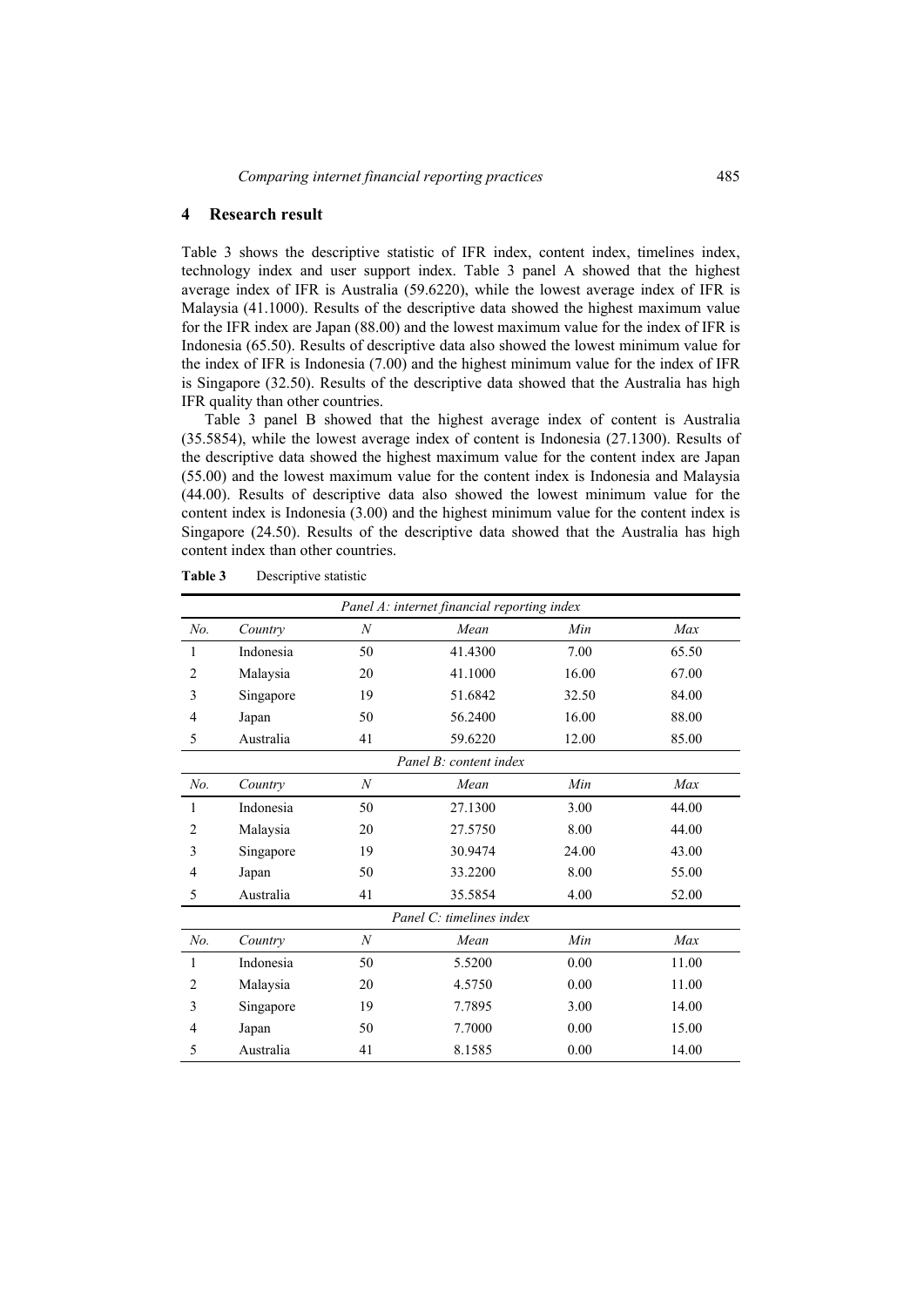|                | Panel D: technology index |                  |                             |      |       |  |
|----------------|---------------------------|------------------|-----------------------------|------|-------|--|
| No.            | Country                   | N                | Mean                        | Min  | Max   |  |
| 1              | Indonesia                 | 50               | 2.9200                      | 0.00 | 11.00 |  |
| $\overline{2}$ | Malaysia                  | 20               | 2.3500                      | 0.00 | 8.00  |  |
| 3              | Singapore                 | 19               | 4.4211                      | 0.00 | 13.00 |  |
| $\overline{4}$ | Japan                     | 50               | 6.0200                      | 0.00 | 11.00 |  |
| 5              | Australia                 | 41               | 2.3500                      | 0.00 | 15.00 |  |
|                |                           |                  | Panel E: user support index |      |       |  |
| No.            | Country                   | $\boldsymbol{N}$ | Mean                        | Min  | Max   |  |
| 1              | Indonesia                 | 50               | 5.8600                      | 2.00 | 10.00 |  |
| $\overline{c}$ | Malaysia                  | 20               | 6.6000                      | 2.00 | 11.00 |  |
| 3              | Singapore                 | 19               | 8.5263                      | 3.00 | 15.00 |  |
| $\overline{4}$ | Japan                     | 50               | 9.3000                      | 4.00 | 12.00 |  |
| 5              | Australia                 | 41               | 7.9268                      | 6.00 | 11.00 |  |

**Table 3** Descriptive statistic (continued)

Table 3 panel C showed that the highest average index of timelines is Australia (8.1585), while the lowest average index of timelines is Indonesia (4.5750). Results of the descriptive data showed the highest maximum value for the timelines index are Japan (15.00) and the lowest maximum value for the timelines index is Indonesia and Malaysia (11.00). Results of descriptive data also showed the lowest minimum value for the timelines index is Indonesia, Malaysia, Japan and Singapore (0.00) and the highest minimum value for the timelines index is Singapore (3.00). Results of the descriptive data showed that the Australia has high timelines index than other countries.

Table 3 panel D showed that the highest average index of technology is Japan (6.0200), while the lowest average index of technology is Malaysia (2.3500). Results of the descriptive data showed the highest maximum value for the technology index are Australia (15.00) and the lowest maximum value for the technology index is Malaysia (8.00). Results of descriptive data also showed that all countries have lowest minimum value for the technology index. Results of the descriptive data showed that the Japan has high technology index than other countries.

Table 3 panel E showed that the highest average index of user support is Japan (9.3000), while the lowest average index of technology is Indonesia (5.8600). Results of the descriptive data showed the highest maximum value for the user support index are Singapore (15.00) and the lowest maximum value for the user support index is Indonesia (10.00). Results of the descriptive data showed the highest minimum value for the user support index are Australia (6.00) and the lowest minimum value for the user support index are Indonesia and Malaysia (2.00). Results of the descriptive data showed that the Japan has high user support index than other countries.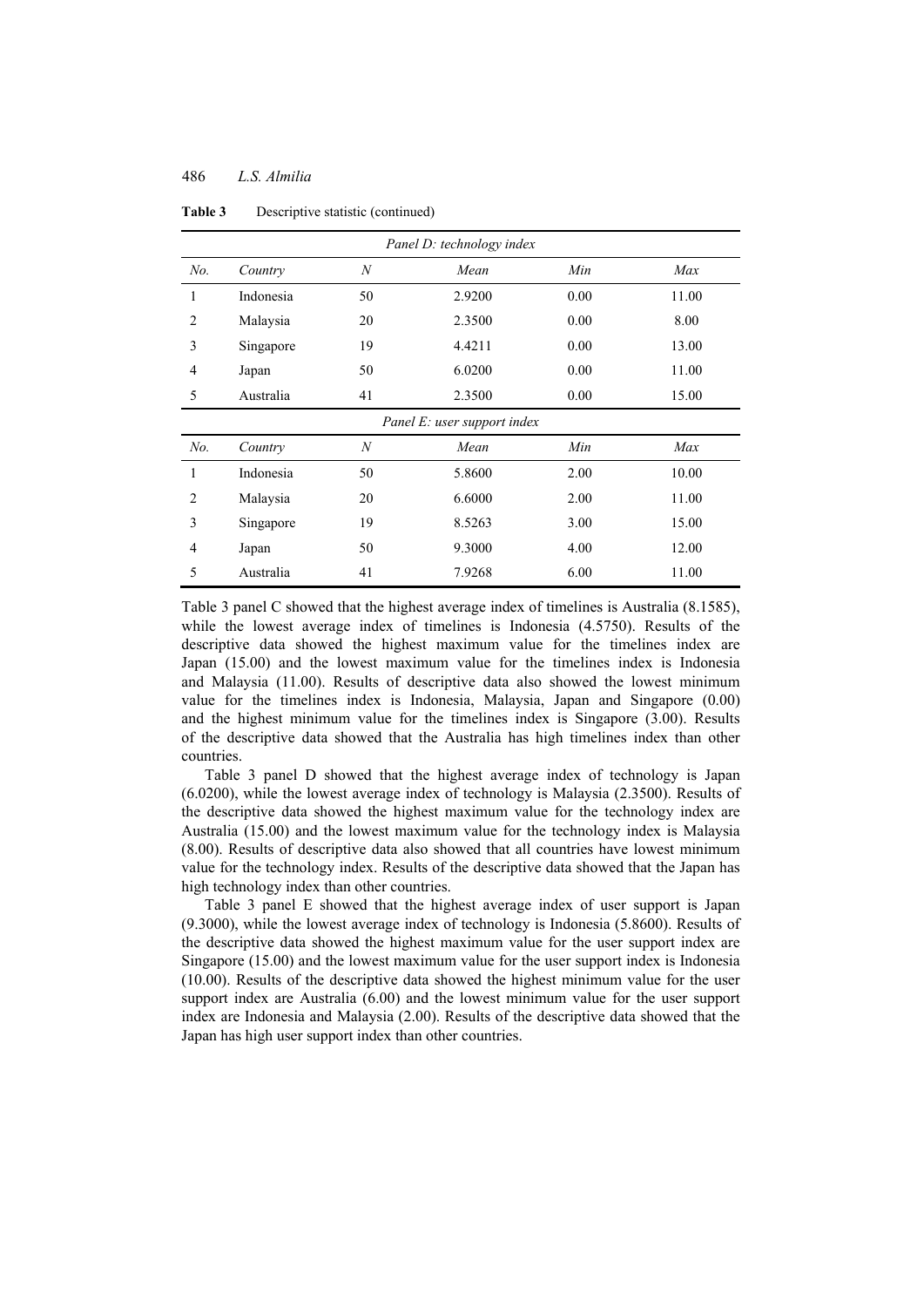| No. | Variable                           | F      | Sig.  |
|-----|------------------------------------|--------|-------|
|     | Internet financial reporting index | 14.235 | 0.000 |
| ∍   | Content index                      | 6.109  | 0.000 |
|     | Timelines index                    | 7.410  | 0.000 |
| 4   | Technology index                   | 21.065 | 0.000 |
|     | User support index                 | 15.663 | 0.000 |

**Table 4** ANOVA statistic

Table 4 shows that there are differences in financial reporting internet index, content, timeliness, technology and user support across the five countries. These results indicate the existence of differences in financial reporting practices of the internet of five countries. Table 5 shows the results of index comparison of IFR in five countries. The results show that: *first*, Australia has a higher and significant quality of IFR compared to Malaysia (mean difference =  $18.52195$ ) and Indonesia (mean difference = 18.19195). *Second*, Japan has a higher and significant quality of IFR compared to Malaysia (mean difference = 15.14000) and Indonesia (mean difference = 14.81000). *Third*, Singapore has a higher and significant quality of IFR compared to Indonesia (mean difference = 10.25421). The results showed that Indonesia had lower IFR disclosure practices than Australia, Singapore and Japan. The results also show that internet disclosure of financial reporting practices in Indonesia is not much different from Malaysia.

**Table 5** Multiple comparisons of IFR index between country

| Country $(I)$ | Country $(J)$ | Mean difference $(I-J)$ | Sig.  |
|---------------|---------------|-------------------------|-------|
| Malaysia      | Australia     | $-18.52195$             | 0.000 |
|               | Singapore     | $-10.58421$             | 0.125 |
|               | Japan         | $-15.14000$             | 0.001 |
|               | Indonesia     | $-0.33000$              | 1.000 |
| Australia     | Singapore     | 7.93774                 | 0.241 |
|               | Japan         | 3.38195                 | 0.776 |
|               | Indonesia     | 18.19195                | 0.000 |
| Singapore     | Japan         | $-4.55579$              | 0.741 |
|               | Indonesia     | 10.25421                | 0.052 |
| Japan         | Indonesia     | 14.81000                | 0.000 |

Table 6 shows the results of index comparison of content index in five countries. The results show that: *first*, Australia has a higher and significant quality of content index compared to Malaysia (mean difference = 8.01037) and Indonesia (mean difference = 8.45536). *Second*, Japan has a higher and significant quality of content index compared to Indonesia (mean difference  $= 6.09000$ ). The results also show that: *first*, content index in Malaysia is not much different from Singapore, Japan and Indonesia. *Second*, content index in Australia is not much different from Singapore and Japan. *Third*, content index in Singapore is not much different from Indonesia and Japan.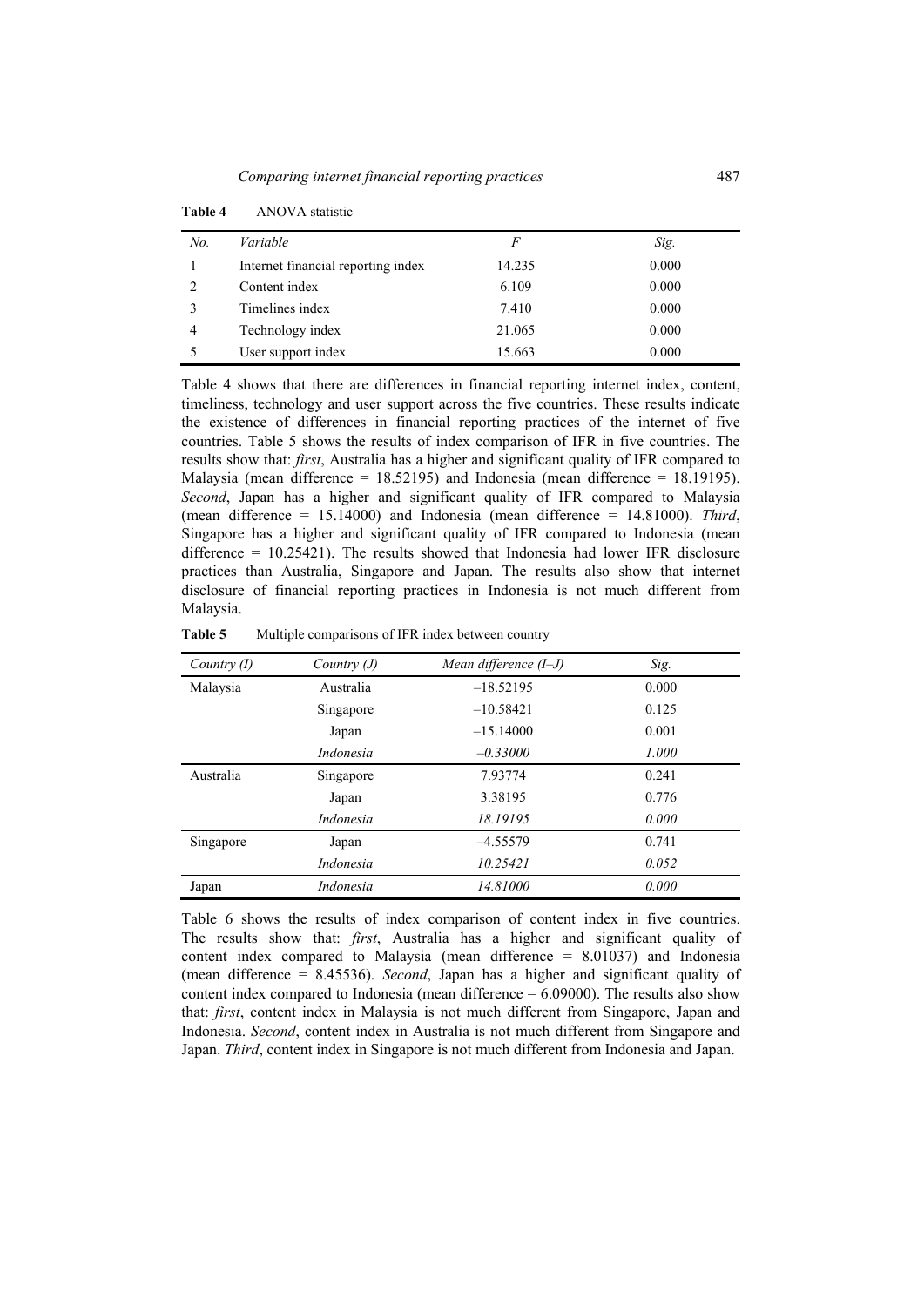| Country (I) | Country $(J)$    | Mean difference $(I-J)$ | Sig.  |  |
|-------------|------------------|-------------------------|-------|--|
| Malaysia    | Australia        | $-8.01037$              | 0.015 |  |
|             | Singapore        | $-3.37237$              | 0.785 |  |
|             | Japan            | $-5.64500$              | 0.147 |  |
|             | Indonesia        | 0.44500                 | 1.000 |  |
| Australia   | Singapore        | 4.63800                 | 0.372 |  |
|             | Japan            | 2.36537                 | 0.742 |  |
|             | <i>Indonesia</i> | 8.45536                 | 0.000 |  |
| Singapore   | Japan            | $-2.27263$              | 0.892 |  |
|             | Indonesia        | 3.81737                 | 0.542 |  |
| Japan       | Indonesia        | 6.09000                 | 0.010 |  |

**Table 6** Multiple comparisons of content index between country

Table 7 shows the results of index comparison of timelines in five countries. The results show that: *first*, Australia has a higher and significant quality of timelines index compared to Malaysia (mean difference = 3.58354) and Indonesia (mean difference = 2.63854). *Second*, Japan has a higher and significant quality of timelines index compared to Malaysia (mean difference = 3.12500) and Indonesia (mean difference = 2.18000). *Third*, Singapore has a higher and significant quality of IFR compared to Malaysia (mean difference  $= 3.21447$ ) and Indonesia (mean difference  $=$ 2.26947). The results showed that Indonesia and Malaysia had lower timelines index than Australia, Singapore and Japan. The results also show that internet disclosure of financial reporting practices in Indonesia is not much different from Malaysia.

**Table 7** Multiple comparisons of timelines index between country

| Country $(I)$ | Country $(J)$ | Mean Difference $(I-J)$ | Sig.  |
|---------------|---------------|-------------------------|-------|
| Malaysia      | Australia     | $-3.58354$              | 0.001 |
|               | Singapore     | $-3.21447$              | 0.020 |
|               | Japan         | $-3.12500$              | 0.003 |
|               | Indonesia     | $-0.94500$              | 0.809 |
| Australia     | Singapore     | 0.36906                 | 0.994 |
|               | Japan         | 0.45854                 | 0.963 |
|               | Indonesia     | 2.63854                 | 0.002 |
| Singapore     | Japan         | 0.08947                 | 1.000 |
|               | Indonesia     | 2.26947                 | 0.078 |
| Japan         | Indonesia     | 2.18000                 | 0.009 |

Table 8 shows the results of index comparison of technology in five countries. The results show that: *first*, Australia has a higher and significant quality of technology index compared to Malaysia (mean difference = 5.60122), Indonesia (mean difference = 5.03122) and Singapore (mean difference = 3.53017). *Second*, Japan has a higher and significant quality of technology index compared to Malaysia (mean difference  $= 3.67000$ ) and Indonesia (mean difference  $= 3.10000$ ). The results showed that Indonesia and Malaysia had lower technology index than Australia, Singapore and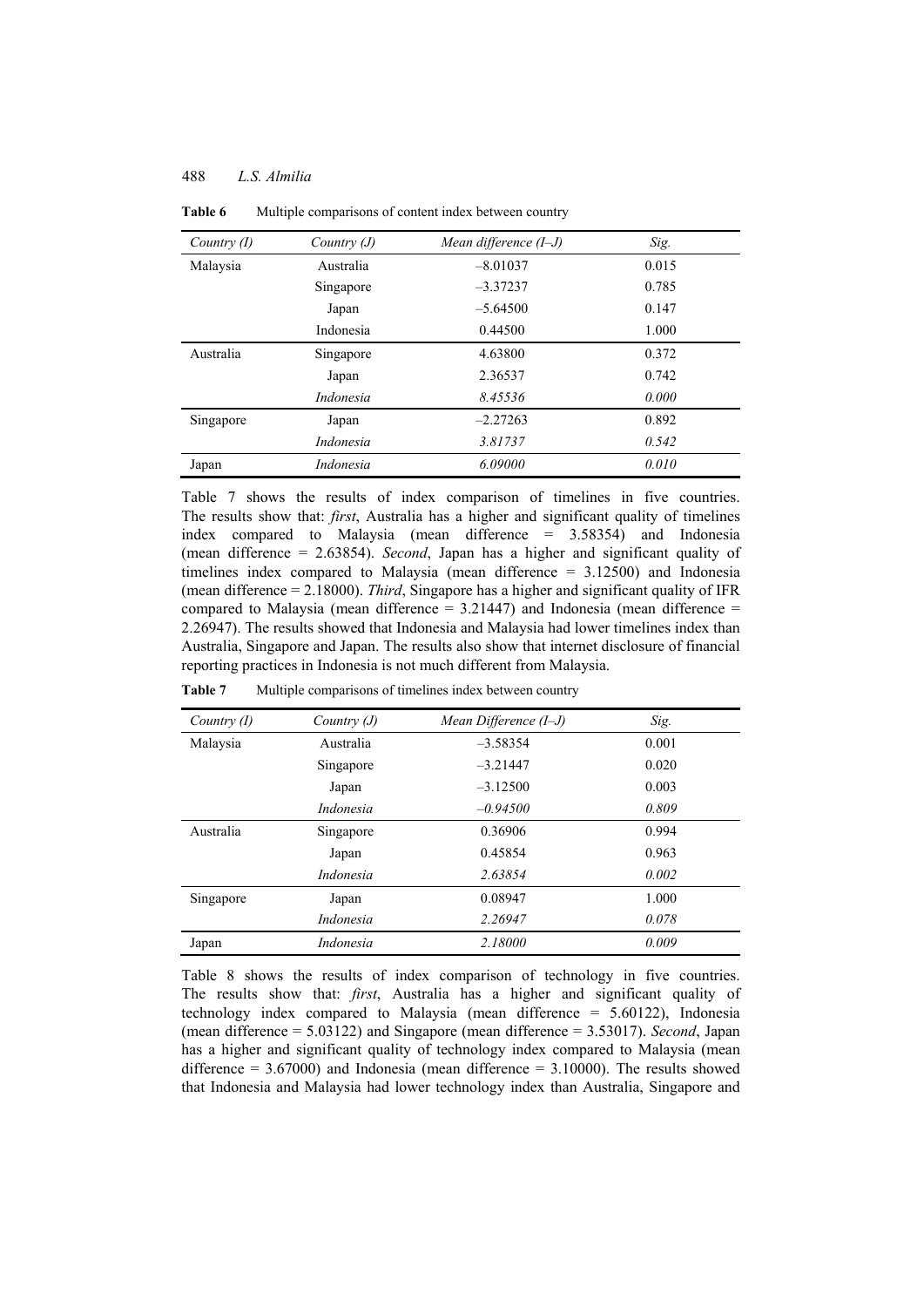Japan. The results also show that technology index in Indonesia is not much different from Malaysia.

| Country $(I)$ | Country $(J)$ | Mean difference $(I-J)$ | Sig.  |
|---------------|---------------|-------------------------|-------|
| Malaysia      | Australia     | $-5.60122$              | 0.000 |
|               | Singapore     | $-2.07105$              | 0.210 |
|               | Japan         | $-3.67000$              | 0.000 |
|               | Indonesia     | $-0.57000$              | 0.954 |
| Australia     | Singapore     | 3.53017                 | 0.000 |
|               | Japan         | 1.93122                 | 0.023 |
|               | Indonesia     | 5.03122                 | 0.000 |
| Singapore     | Japan         | $-1.59895$              | 0.290 |
|               | Indonesia     | 1.50105                 | 0.354 |
| Japan         | Indonesia     | 3.10000                 | 0.000 |

Table 8 Multiple comparisons of technology index between country

Table 9 shows the results of index comparison of user support in five countries. The results show that: *first*, Australia has a higher and significant quality of user support index compared to Indonesia (mean difference = 2.06683). *Second*, Singapore has a higher and significant quality of user support compared to Indonesia (mean difference = 2.66632) and Malaysia (mean difference = 1.92632). *Third*, Japan has a higher and significant quality of user support compared to Indonesia (mean difference =  $3.44000$ ) and Malaysia (mean difference =  $2.70000$ ). The results showed that Indonesia and Malaysia had lower user support index than Australia, Singapore and Japan. The results also show that technology index in Indonesia is not much different from Malaysia.

**Table 9** Multiple comparisons of user support index between country

| Country (I) | Country $(J)$ | Mean difference $(I-J)$ | Sig.  |
|-------------|---------------|-------------------------|-------|
| Malaysia    | Australia     | $-1.32683$              | 0.225 |
|             | Singapore     | $-1.92632$              | 0.075 |
|             | Japan         | $-2.70000$              | 0.000 |
|             | Indonesia     | 0.74000                 | 0.747 |
| Australia   | Singapore     | $-0.59949$              | 0.884 |
|             | Japan         | $-1.37317$              | 0.043 |
|             | Indonesia     | 2.06683                 | 0.000 |
| Singapore   | Japan         | $-0.77368$              | 0.728 |
|             | Indonesia     | 2.66632                 | 0.000 |
| Japan       | Indonesia     | 3.44000                 | 0.000 |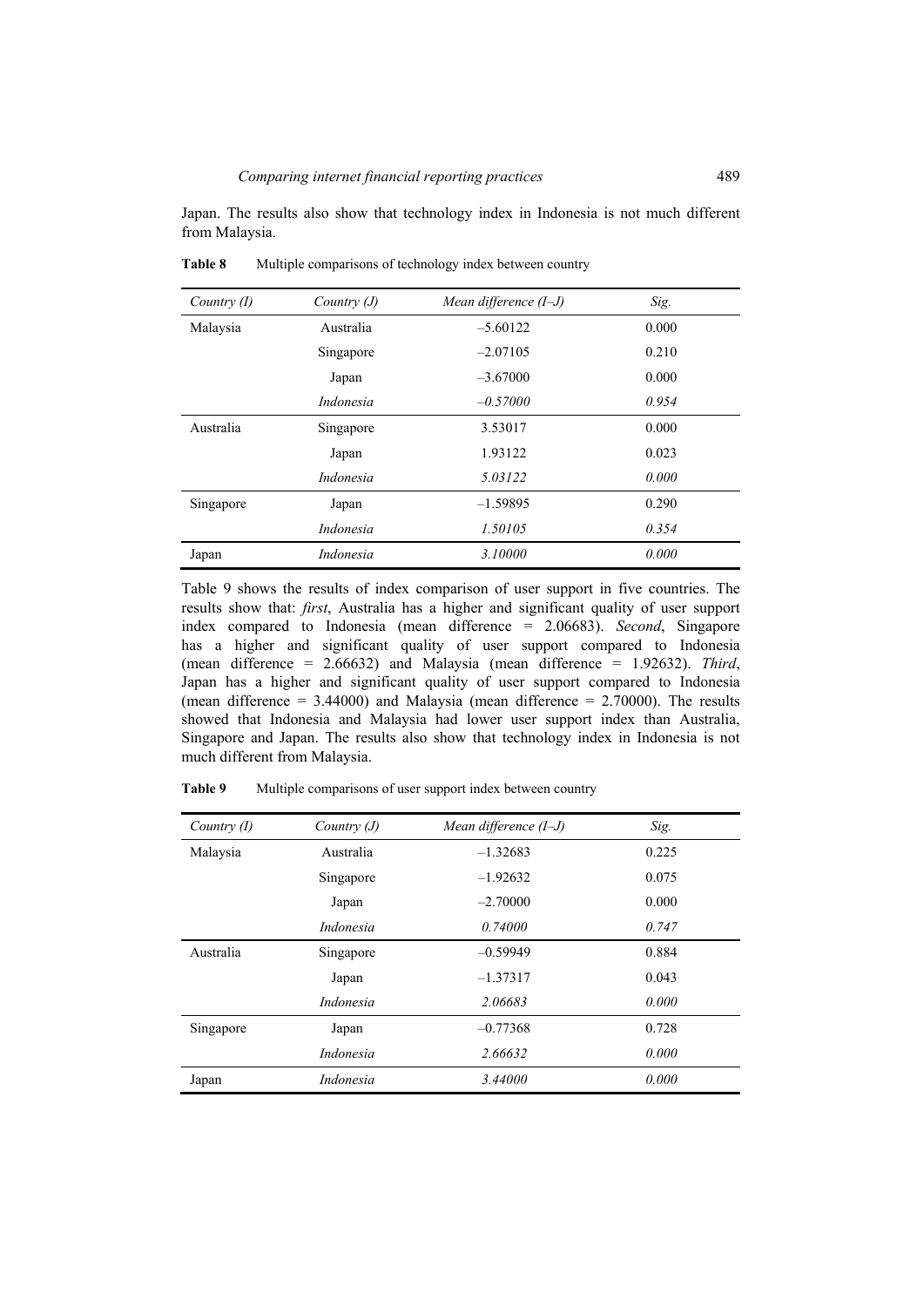#### **5 Conclusions**

The research objective is to develop and improve the utilisation of IFR and to improve the good corporate governance practice in Indonesia. Development and increased use of IFR in Indonesia is done with: the researcher assess the quality of a website on the Indonesia go public firms and also the go public firms on the Malaysia, Singapore, Japan and Australia stock exchange as an IFR benchmark.

The research sample is a listed company on the Indonesian Stock Exchange, Malaysia, Singapore, Japan and Australia and has corporate website to better reporting of financial information and non-financial information. Selection of stock exchanges of Malaysia, Singapore, Japan and Australia are due to the four countries joined as the member countries of Economic Cooperation countries in the Asia Pacific region (APEC). The results showed that Indonesia had lower IFR disclosure practices than Australia, Singapore and Japan. The results also show that internet disclosure of financial reporting practices in Indonesia is not much different from Malaysia.

The research results showed that companies in Australia have the highest index in the index of contents and timeliness. This research results indicate that companies in Australia pay attention to the information that is necessary for the user and always presents the latest information. Indonesia as a country practicing good governance should also follow IFR disclosure practices in Australia. The following are some of the IFR disclosure practices in Australia that can be used as an example to improve the quality of IFR in Indonesia are: first, all of the information presented in the company's website not only as a pdf but also in the form of html. Second, the company also provides enterprise information in multiple languages, especially in English. It is easier for foreign investors if they want to analyse the company's financial statements. Third, the company can also provide the facility either stock quote and graph of stock price. Fourth, the company also provides information not only financial statements but also the annual report or quarterly report. Fifth, the company is not only to present the financial statements not only one last year, but also the financial statements over the previous two years.

Companies in Indonesia can model IFR practices in Australia related to timeliness. Some IFR practices related to timeliness that can be developed are: first, the company's website should present a company press release at least every week. Second, the company is also obliged to present the last unaudited quarterly result. Third, the company should updating information in the stock price every day. Fourth, the company must also present the vision statements or forward-looking statements include charts of future profit forecast.

The research results showed that companies in Japan have the highest index in the index of technology and user support. Some practices can be developed to improve the IFR quality related to technology component in Indonesia is company must provide technology facilities include download plug-in on spot, online feedback and support, presentation of slides, multimedia technology, analysis tool, and advance features (like XBRL). The research results also showed that firms in Indonesia can improve the IFR quality related to user support component in Indonesia is company must provide help and frequently asked questions, link to homepage, link to top, sitemap, site search, and focusing on consistency of web page design.

The results of this study indicate that the quality of IFR companies in Indonesia is still relatively low compared to Singapore, Japan and Australia. The practical implication of the research is the capital market supervisory agency or government should establish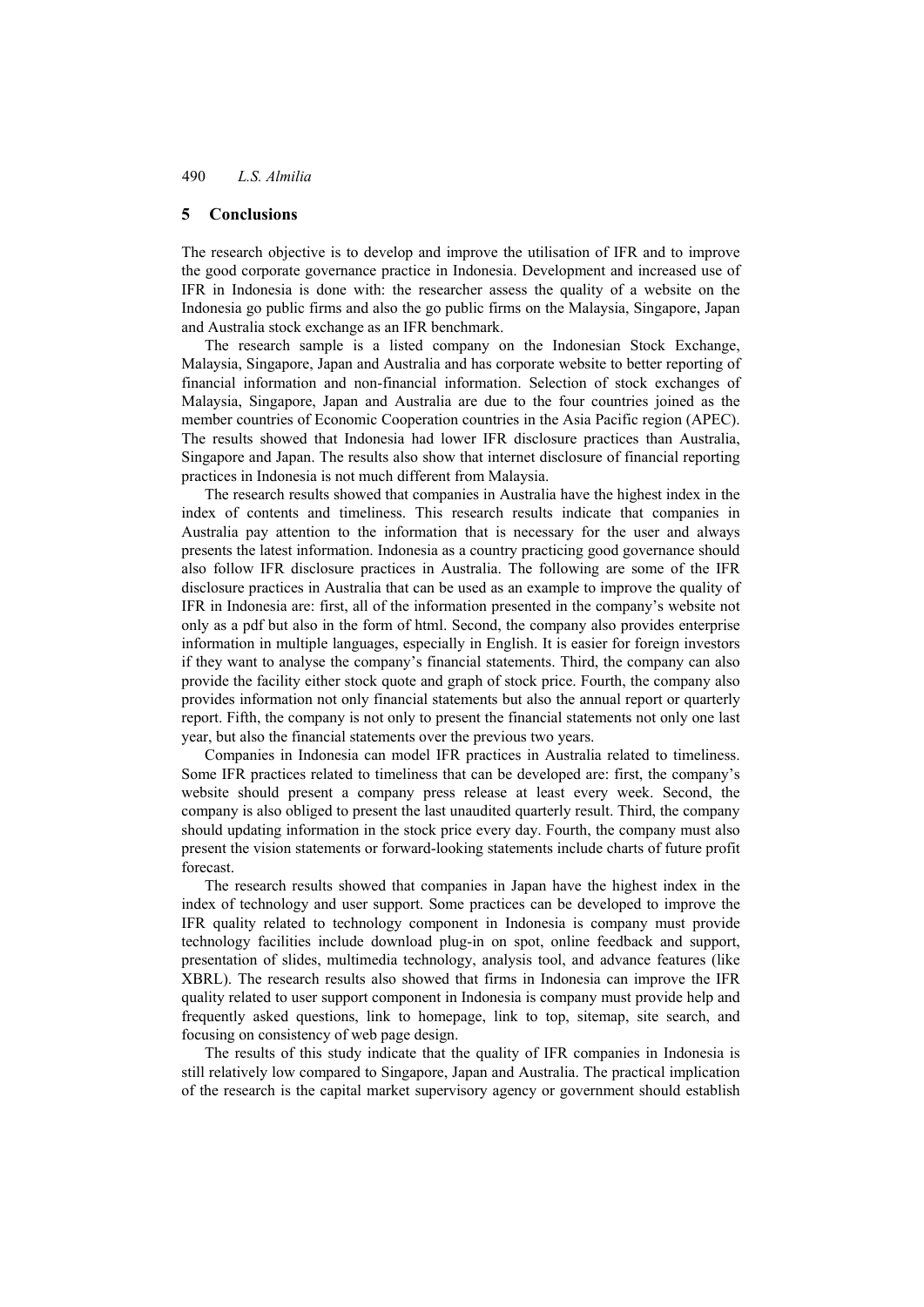regulations governing IFR in Indonesia. IFR regulations in Indonesia should regulate what information should be disclosed in the company's website, the technology used, the facilities must be provided to the user, and timeliness of information presentation on the company's website.

This study has several limitations. First, this study only examined the IFR quality includes content, timeliness, technology and user support. Future research could examine the IFR quality includes the completeness, accuracy, relevance and transparency. Second, this study only compares the quality of IFR only in five countries. Future research can compare the IFR quality on developed countries with developing countries.

#### **References**

- Abareshi, A. (2011) 'The antecedents of IT-business alignment in manufacturing firms', *International Journal of Business Information Systems (IJBIS)*, Vol. 8, No. 3, pp.322–227.
- Al-Debei, M.M. (2014) 'The quality and acceptance of websites: an empirical investigation in the context of higher education', *International Journal of Business Information Systems (IJBIS)*, Vol. 15, No. 2, pp.170–188.
- Almilia, L.S. (2009) 'Determining factors of internet financial reporting in Indonesia', *Accounting and Taxation*, Vol. 1, No. 1, pp.87–100.
- Almilia, L.S. (2010) 'Financial and non financial factors influencing internet financial and sustainability reporting (IFSR) in Indonesia Stock Exchange', *Journal of Indonesia Economic and Business*, Vol. 25, No. 2, pp.201–221.
- Almilia, L.S. and Budisusetyo, S. (2009) 'The impact of internet financial and sustainability reporting on profitability, stock price and return in Indonesia Stock Exchange', *University of the Thai Chamber of Commerce – International Journal of Business and Economics*, Vol. 1, No. 2, pp.123–138.
- Aly, D., Simon, J. and Hussainey, K. (2010) 'Determinants of corporate internet reporting: evidence from Egypt', *Managerial Auditing Journal*, Vol. 25, No. 2, pp.182–202.
- Botti, L., Boubaker, S., Hamrouni, A. and Solonandrasana, B. (2014) 'Corporate governance efficiency and internet financial reporting quality', *Review of Accounting and Finance*, Vol. 13, No. 1, pp.43–64.
- Bozcuk, A.E. (2012) 'Internet financial reporting: Turkish companies adapt to change', *Managerial Finance*, Vol. 38, No. 8, pp.786–800.
- Budisusetyo, S. and Almilia, L.S. (2011) 'Internet financial reporting on the web in Indonesia: not just technical problem', *International Journal of Business Information Systems (IJBIS)*, Vol. 8, No. 4. pp.380–395.
- Cheng, A., Lawrence, S. and dan Coy, D. (2000) 'Measuring the quality of corporate financial websites: a New Zealand study', Paper presented at the *12th Asian-Pacific Conference on International Accounting Issues*, Beijing.
- Davey, H. and Homkajohn, K. (2004) 'Corporate internet reporting: an Asian example', *Problems and Perspectives in Management*, Vol. 2, pp.211–227.
- Despina, A.C. and Demetrios, P.L. (2009) 'The web-based financial reporting adopted by the listed companies in the Athens Stock Exchange', *Journal of Modern Accounting and Auditing*, Vol. 1, No. 7, pp.7–20.
- Dominic, P.D.D., Jati, H., Sellappan, P. and Nee, G.K. (2011) 'A comparison of Asian e-government websites quality: using a non-parametric test', *International Journal of Business Information Systems (IJBIS)*, Vol. 7, No. 2, pp.220–246.
- Dyczkowska, J. (2014) 'Assessment of quality of internet financial disclosure using a scoring system: a case of Polish stock issuers', *Accounting and Management Information Systems*, Vol. 13, No. 1, pp.50–81.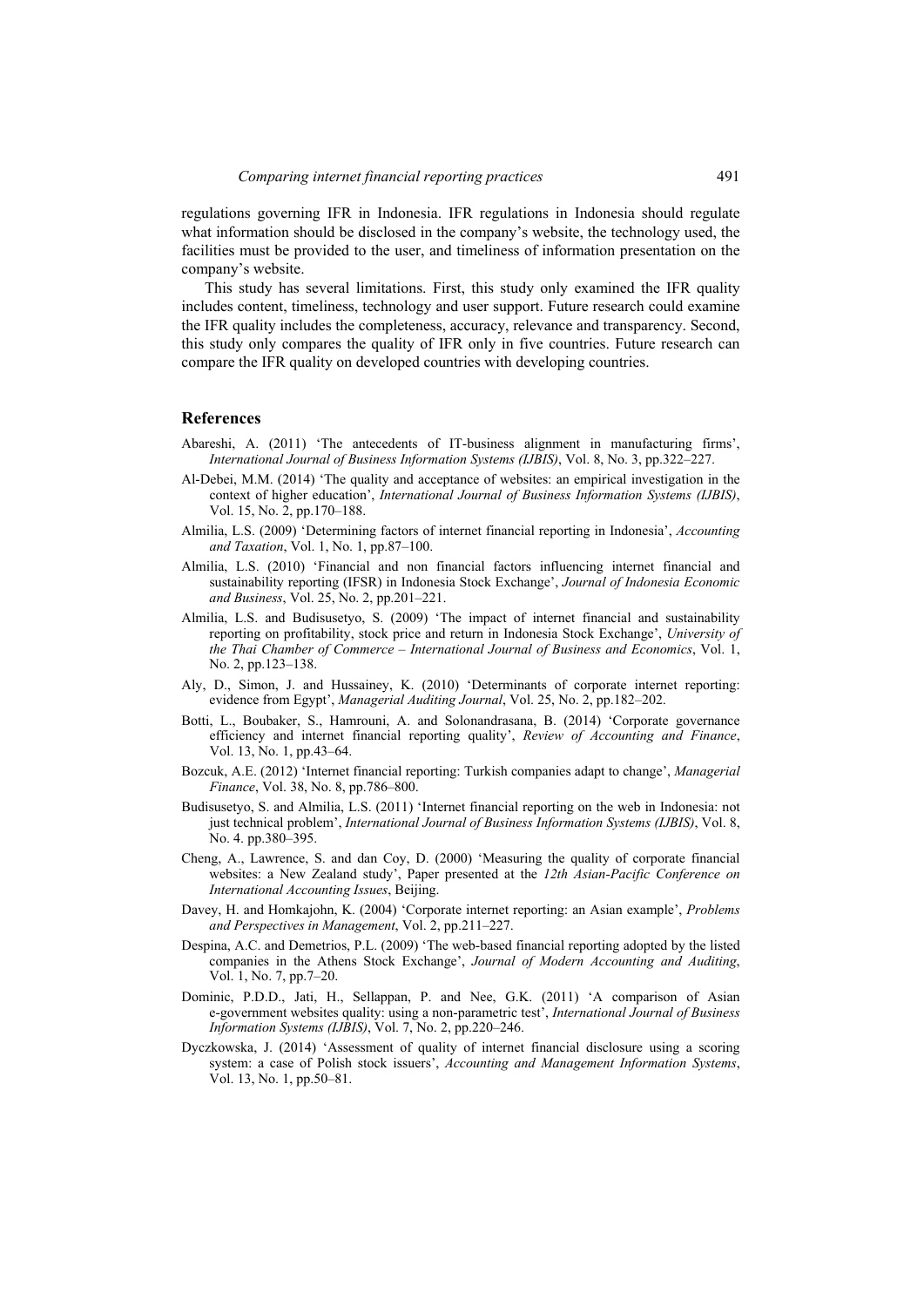- Gupta, M. and Narain, R. (2012) 'A study on usage of IT and its implication on e-procurement in Indian organizations', *International Journal of Business Information Systems (IJBIS)*, Vol. 10, No. 2, pp.222–244.
- Khadaroo, M.I. (2005a) 'Corporate reporting on the internet: some implications for the auditing profession', *Managerial Auditing Journal*, Vol. 20, No. 6, pp.578–591.
- Khadaroo, M.I. (2005b) 'Business reporting on the internet in Malaysia and Singapore a comparative study', *Corporate Communications: An International Journal*, Vol. 10, No. 1, pp.58–68.
- Khan, M.N.A.A. and Ismail, N.A. (2012) 'Bank officers' views of internet financial reporting in Malaysia', *Procedia – Social and Behavioral Sciences*, Vol. 57, pp.75–84.
- Mohamed, E.K.A. and Basuony, M.A.K. (2014) 'Determinants and characteristics of voluntary internet disclosure in GCC countries', *The International Journal of Digital Accounting Researh*, Vol. 14, pp.57–91.
- Momany, M.T. and Shorman, S.A.A. (2006) 'Web-based voluntary reporting of Jordanian companies', *International Review of Business Research Papers*, Vol. 2, No. 2. pp.127–139.
- Momany, M.T., Al-Malkawi, H.N. and Mahdy, E.A. (2014) 'Internet financial reporting in an emerging economy: evidence from Jordan', *Journal of Accounting in Emerging Economies*, Vol. 4, No. 2, pp.158–174.
- Oyelere, P. and Mohamed, E.K.A. (2007) 'Internet financial reporting in Oman', *Global Journal of Business Research*, Vol. 1, No. 2. pp.45–54.
- Pervan, I. (2005) 'Financial reporting on the internet and the practice of Croatian joint stock companies quoted on the stock exchanges', *Financial Theory and Practice*, Vol. 29, No. 2, pp.159–174.
- Pervan, I. and Filipovic, I. (2008) 'Internet financial reporting practice of listed companies from Sarajevo Stock Exchange', *Conference Proceedings: International Conference of the Faculty of Economics Sarajevo (ICES)*, pp.14–18.
- Victoria, B. and Nicoleta, P.D. (2008) 'Online financial reporting disclosure requirements across central and eastern European countries', *Economic Science Series*, Vol. 17, No. 3, pp.984–991.

## **Appendix (see online version for colours)**

*Internet financial reporting index Company's name: Company's URL: Date accessed: A The content index of IFR disclosure instruments*  Nilai Multiplier *1 Numbers of years/quarterly shown*  a Annual reports  $\qquad \qquad 0.5$  How many FS published Score 3 if company published financial statement more than 2 years before Score 2 if company published financial statement 2 years Score 1 if company published financial statement 1 year Score 0 if company not published financial statement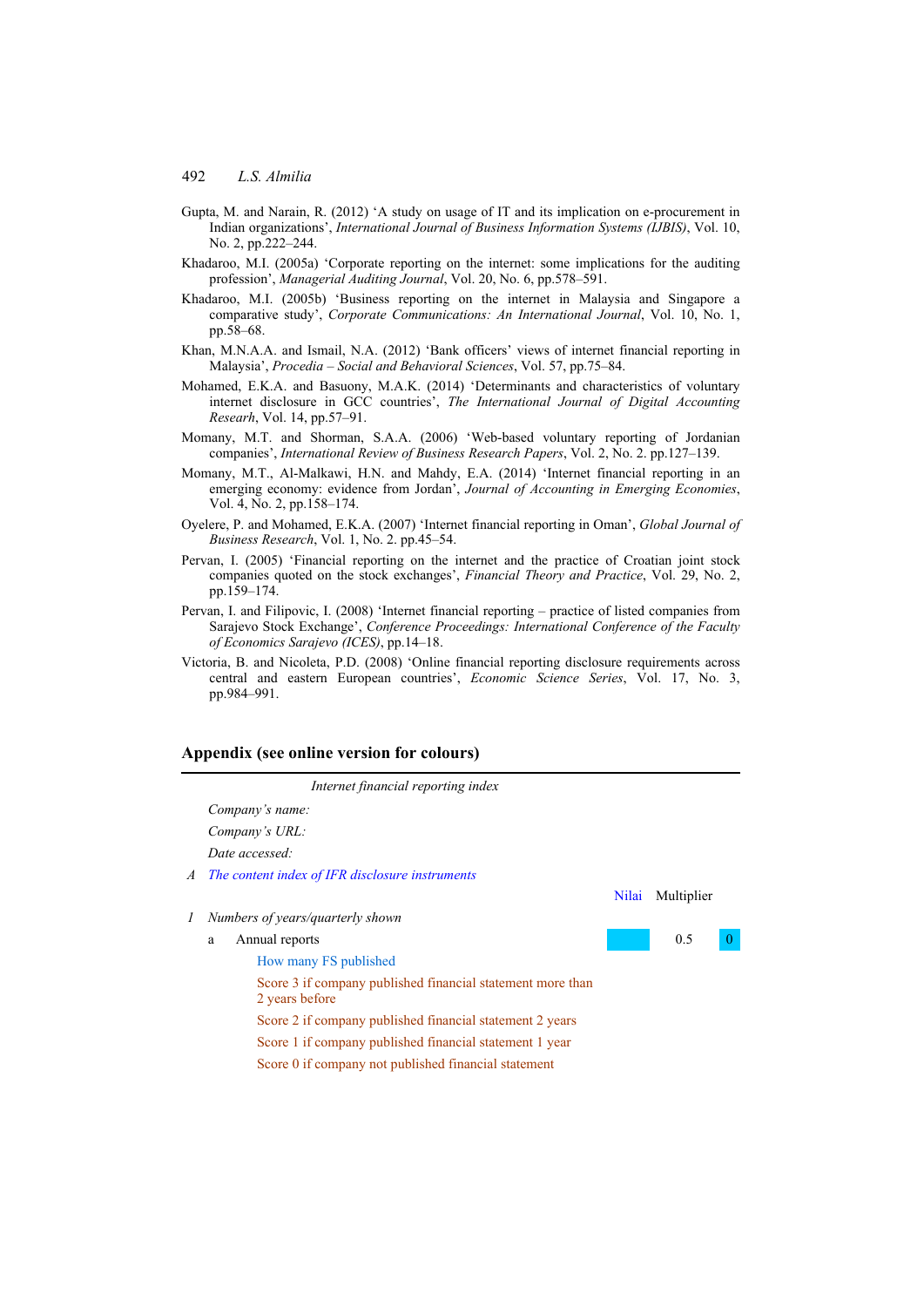|   | Comparing internet financial reporting practices                                      |                         | 493            |
|---|---------------------------------------------------------------------------------------|-------------------------|----------------|
|   | $\mathbf b$<br>Quarterly reports                                                      | 0.5                     | $\overline{0}$ |
|   | How many quarterly FS published                                                       |                         |                |
|   | Score 3 if company published quarterly financial statement<br>more than 1 year before |                         |                |
|   | Score 2 if company quarterly published financial statement<br>1 year                  |                         |                |
|   | Score 1 if company quarterly published financial statement<br>1 quarter               |                         |                |
|   | Score 0 if company not published quarterly financial<br>statement                     |                         |                |
| 2 | Other financial information                                                           |                         |                |
|   | $(1 = Yes, 0 = No)$                                                                   |                         |                |
|   | Stock quote<br>a                                                                      | 3                       |                |
|   | Graph of stock price<br>b                                                             | $\overline{c}$          | 0              |
| 3 | Language                                                                              |                         |                |
|   | $(1 = Yes, 0 = No)$                                                                   |                         |                |
|   | English<br>a                                                                          | 2                       | 0              |
|   | Other than English<br>b                                                               | $\mathbf{1}$            | $\theta$       |
| 4 | Financial information                                                                 |                         |                |
|   | $(1 = Yes, 0 = No)$                                                                   |                         |                |
|   | Statement of financial position<br>1                                                  |                         |                |
|   | PDF<br>a                                                                              | $\mathbf{1}$            | $\bf{0}$       |
|   | <b>HTML</b><br>$\mathbf b$                                                            | $\overline{c}$          | 0              |
|   | Statement of financial performance<br>2                                               |                         |                |
|   | PDF<br>a                                                                              | $\mathbf{1}$            | $\bf{0}$       |
|   | <b>HTML</b><br>b                                                                      | $\overline{2}$          | $\theta$       |
|   | Statement of cash flow<br>3                                                           |                         |                |
|   | PDF<br>a                                                                              | $\mathbf{1}$            | $\bf{0}$       |
|   | <b>HTML</b><br>$\mathbf b$                                                            | $\overline{c}$          | 0              |
|   | Statement of movement in equity<br>4                                                  |                         |                |
|   | PDF<br>a                                                                              | $\mathbf{1}$            | 0              |
|   | <b>HTML</b><br>b                                                                      | $\overline{\mathbf{c}}$ | $\mathbf{0}$   |
|   | Notes to financial statement<br>5                                                     |                         |                |
|   | PDF<br>a                                                                              | $\mathbf{1}$            |                |
|   | <b>HTML</b><br>b                                                                      | $\overline{c}$          | $\theta$       |
|   | Disclosures of quarterly results<br>6                                                 |                         |                |
|   | PDF<br>a                                                                              | $\mathbf{1}$            |                |
|   | <b>HTML</b><br>b                                                                      | $\overline{c}$          | $\overline{0}$ |
|   | Financial highlight/year-in-review<br>7                                               |                         |                |
|   | PDF<br>a                                                                              | 1                       | $\bf{0}$       |
|   | <b>HTML</b><br>b                                                                      | 2                       | $\overline{0}$ |
|   | Growth rates, ratios, charts<br>$\mathbf c$                                           | $\sqrt{2}$              | $\bf{0}$       |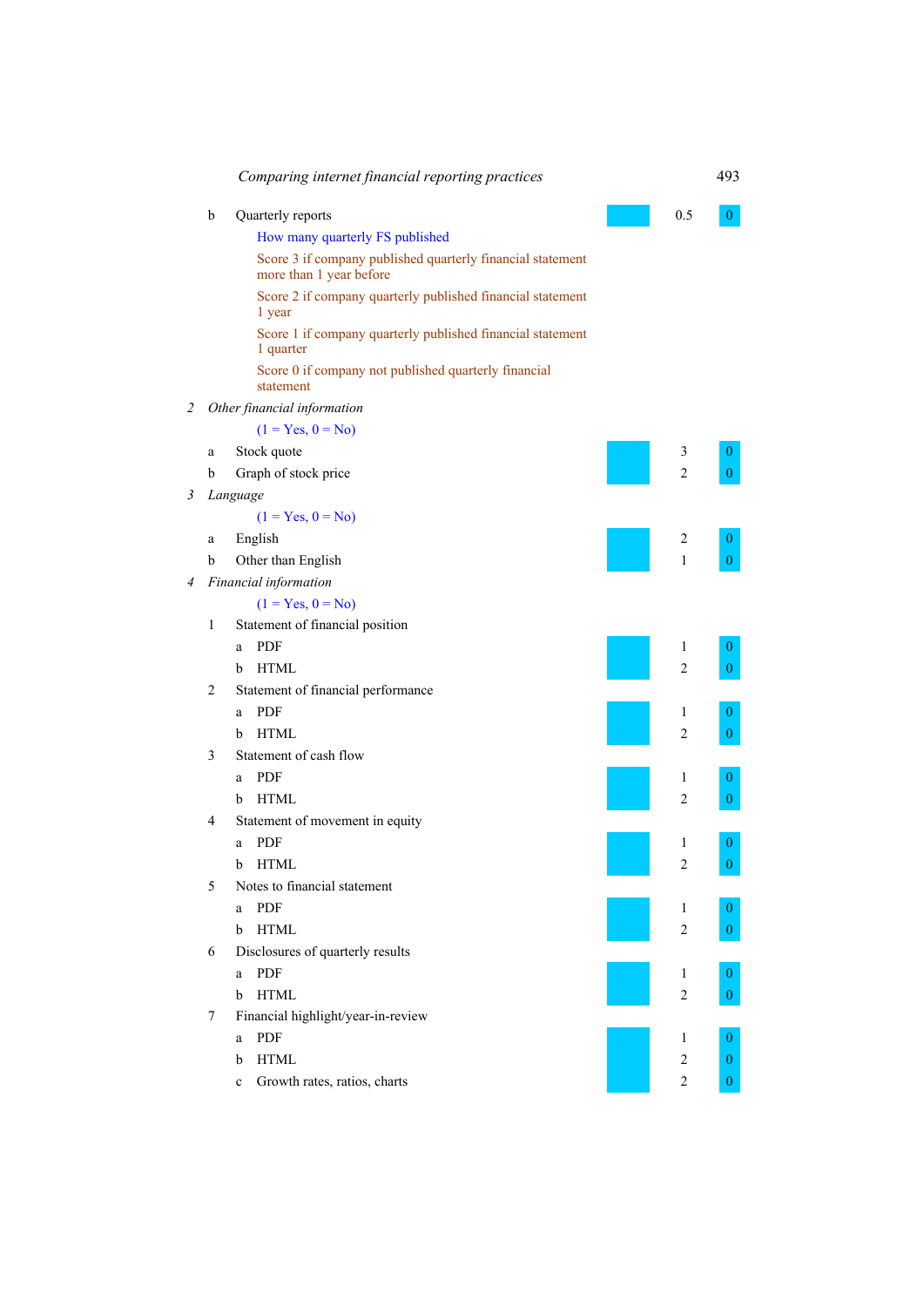|   | 8                                    |                                                   | Chairman's reports                                           |  |                |                |  |  |  |
|---|--------------------------------------|---------------------------------------------------|--------------------------------------------------------------|--|----------------|----------------|--|--|--|
|   |                                      | a                                                 | PDF                                                          |  | 1              | $\bf{0}$       |  |  |  |
|   |                                      | b                                                 | <b>HTML</b>                                                  |  | $\overline{c}$ | $\mathbf{0}$   |  |  |  |
|   | 9                                    |                                                   | Auditors reports                                             |  |                |                |  |  |  |
|   |                                      | a                                                 | <b>PDF</b>                                                   |  | 1              | $\bf{0}$       |  |  |  |
|   |                                      | b                                                 | <b>HTML</b>                                                  |  | $\overline{c}$ | $\overline{0}$ |  |  |  |
|   | 10                                   |                                                   | Stakeholder information                                      |  |                |                |  |  |  |
|   |                                      | a                                                 | PDF                                                          |  | 1              | 0              |  |  |  |
|   |                                      | b                                                 | <b>HTML</b>                                                  |  | $\mathbf{2}$   | $\overline{0}$ |  |  |  |
|   | 11                                   | Corporate information                             |                                                              |  |                |                |  |  |  |
|   |                                      |                                                   | Vision and mission                                           |  |                |                |  |  |  |
|   |                                      | a                                                 | <b>PDF</b>                                                   |  | 1              | 0.             |  |  |  |
|   |                                      | b                                                 | <b>HTML</b>                                                  |  | $\overline{c}$ | $\overline{0}$ |  |  |  |
|   |                                      |                                                   | Board directors and board of commissioners                   |  |                |                |  |  |  |
|   |                                      | a                                                 | <b>PDF</b>                                                   |  | 1              | 0              |  |  |  |
|   |                                      | b                                                 | <b>HTML</b>                                                  |  | $\mathfrak{2}$ | $\overline{0}$ |  |  |  |
|   |                                      |                                                   | Contacts to investor relations                               |  |                |                |  |  |  |
|   |                                      | a                                                 | PDF                                                          |  | 1              | 0              |  |  |  |
|   |                                      | b                                                 | <b>HTML</b>                                                  |  | $\overline{2}$ | $\overline{0}$ |  |  |  |
|   | 12                                   |                                                   | Social responsibility                                        |  |                |                |  |  |  |
|   |                                      | a                                                 | PDF                                                          |  | 1              | 0              |  |  |  |
|   |                                      | b                                                 | <b>HTML</b>                                                  |  | $\overline{2}$ | $\mathbf{0}$   |  |  |  |
|   |                                      |                                                   | Total score                                                  |  |                | $\overline{0}$ |  |  |  |
| Β |                                      | The timelines index of IFR disclosure instruments |                                                              |  |                |                |  |  |  |
|   | $\mathcal{I}$                        |                                                   | Press release                                                |  |                |                |  |  |  |
|   |                                      | a                                                 | Existence                                                    |  | $\overline{2}$ | $\overline{0}$ |  |  |  |
|   |                                      |                                                   | $(1 = Yes, 0 = No)$                                          |  |                |                |  |  |  |
|   |                                      | b                                                 | Number of days last updates news                             |  | 1.5            | $\bf{0}$       |  |  |  |
|   |                                      |                                                   | $0 =$ updated more 1 month, 1 = more one week, 2 = this week |  |                |                |  |  |  |
|   | Unaudited last quarterly result<br>2 |                                                   |                                                              |  |                |                |  |  |  |
|   |                                      |                                                   | $(1 = Yes, 0 = No)$                                          |  |                |                |  |  |  |
|   |                                      | a                                                 | Existence                                                    |  | $\overline{2}$ | $\mathbf{0}$   |  |  |  |
|   |                                      | b                                                 | With proper disclaimer                                       |  | 1              | $\mathbf{0}$   |  |  |  |
|   | $\mathfrak{Z}$                       | Stock quotes                                      |                                                              |  |                |                |  |  |  |
|   |                                      | a                                                 | Existence                                                    |  | $\overline{c}$ | $\theta$       |  |  |  |
|   |                                      |                                                   | $(1 = Yes, 0 = No)$                                          |  |                |                |  |  |  |
|   |                                      | b                                                 | Updated in how many days                                     |  | $\mathbf{1}$   |                |  |  |  |
|   |                                      |                                                   | $1 =$ updated in this week, $0 =$ updated more than one week |  |                |                |  |  |  |